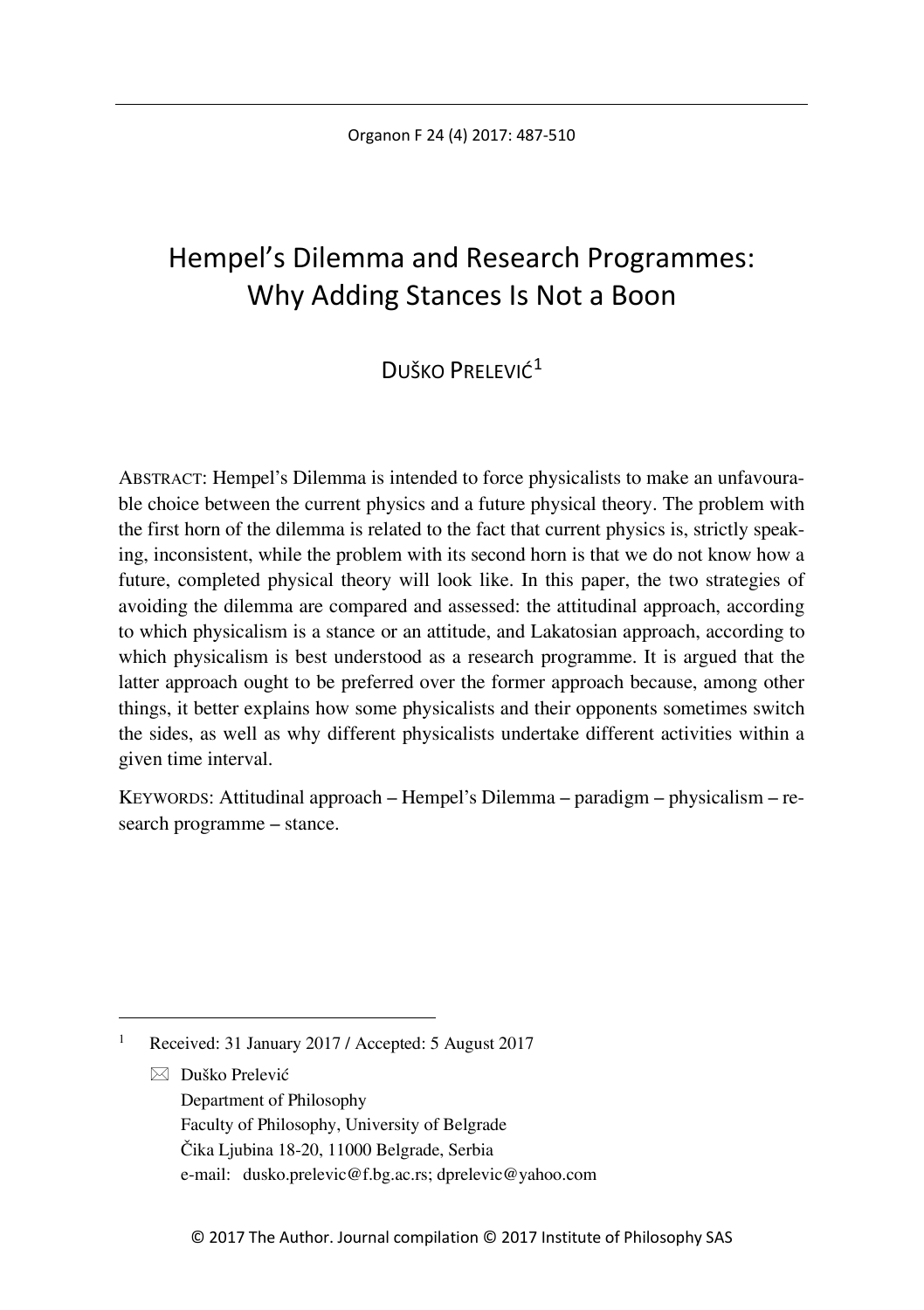#### **1. Physicalism and Hempel's Dilemma**

As one popular survey reports (see Chalmers & Bourget 2014, 476), most philosophers today are physicalists, that is, they think that everything is physical. They also believe that physics can explain the nature of the universe or at least that the fundamental level of reality is the subject-matter of physics. Physicalism can be spelled out in many ways, and, as pointed out by Robert Kirk, a less committing way is to say that the language of physics is (at least in principle) capable of describing all the facts about the universe, while the language of any other science is at best a re-description of the same reality.[2](#page-1-0)

This means that even if one allows for non-physical facts and non-physical properties, these facts and properties, according to physicalists, do not belong to the fundamental level of reality: At best, non-physical properties might supervene on physical properties, which means that once all physical facts (plus the laws of physics) are fixed, everything else will be settled as well. If so, then even if some other scientific discipline (e.g., biology, psychology, economy, etc.) uses a vocabulary different from the one used in physics, all these disciplines would tell us something about one and the same reality: the physical reality.

It is likely that physicalism is a background for many/most scientists today. In physics, the debates over the correct interpretation of quantum mechanics and the validity of the causal closure of the physical, according to which all physical effects are fully determined by prior physical occurrences (and the laws of physics), might serve as an illustration. Although physics and physicalism are not the same, $3$  many contemporary physicists are physicalists. For example, physicists typically endorse the principle of causal closure. However, there is more than one interpretation of quantum mechanics, one of which is the so-called Wigner's hypothesis, according to which consciousness might cause the wave function collapse. Such a hypothesis contravenes the principle of causal closure and goes in favor of

<span id="page-1-0"></span><sup>&</sup>lt;sup>2</sup> This is what Kirk calls "minimal physicalism"; see Kirk (2006) for more details.

<span id="page-1-1"></span><sup>&</sup>lt;sup>3</sup> That is because physicalism goes beyond physics by telling us that the fundamental level of reality can be fully described and explained by physics.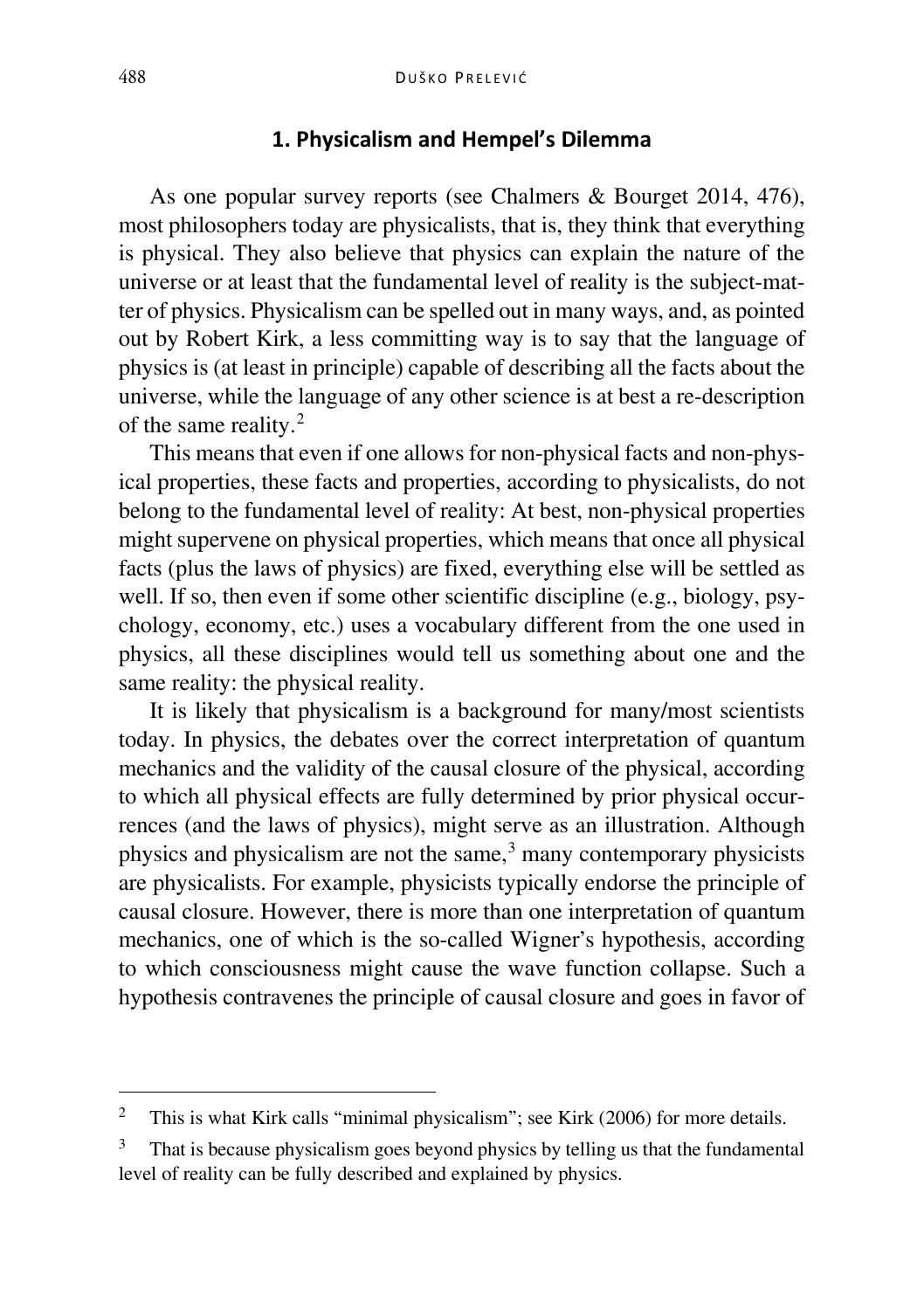a dualistic ontology. Now, as Chalmers has pointed out,  $4$  physicists typically endorse the principle of causal closure (and, therefore, they reject Wigner's hypothesis) because they are physicalists, while, on the other hand, physicalists (for example, David Papineau when defending the causal argument for physicalism)<sup>[5](#page-2-1)</sup> typically say that the principle of causal closure ought to be accepted because physicists typically endorse it.

In that respect, physicalism discourages work on certain theories (e.g. the work on the dualistic interpretation of quantum mechanics), while it encourages work on some other theories (e.g. the work on interpretations of quantum mechanics which aim to support physicalism).

Physicalism has also inspired establishing new disciplines. For example, Patricia Churchland's book *Neurophilosophy* (see Churchland 1986) had a great impact on establishing neuroethics (and perhaps later on neuroeconomics, neuroaesthetics, and so on), bringing together philosophers and scientists from various fields in order to discuss new problems. Also, many neuroscientists direct their research toward discovering neural mechanisms of yet unexplained mental processes just because they believe that all mental processes are physical. Otherwise, they would probably stop their research or they would redirect it, for example, toward dualistic or panpsychist sorts of explanation. So it is likely that physicalism is a background for many/most neuroscientists today too.

However, physicalism has been defended and characterized in more than one way. As is well known, physicalists respond to the main antiphysicalist arguments (such as the zombie argument, the knowledge argument, and so on) in different ways, and sometimes they even dispute among themselves over which responses are the most satisfactory ones. Physicalists also propose various positive arguments and accounts in order to justify their view.<sup>[6](#page-2-2)</sup>

<span id="page-2-0"></span>See his talk (based on his collaboration with Kelvin McQueen) "Consciousness and the collapse of the wave function" (2014) which is available at: https://www.youtube. com/watch?v=DIBT6E2GtjA

<span id="page-2-1"></span><sup>&</sup>lt;sup>5</sup> The causal argument runs as follows (cf. Papineau 2001, 9): All physical effects are fully determined by laws and prior physical occurrences; all mental occurrences have physical effects; the physical effects of mental causes are not fully overdetermined; therefore, mental occurrences must be identical with physical occurrences.

<span id="page-2-2"></span>Some of them will be sketched briefly in section 2.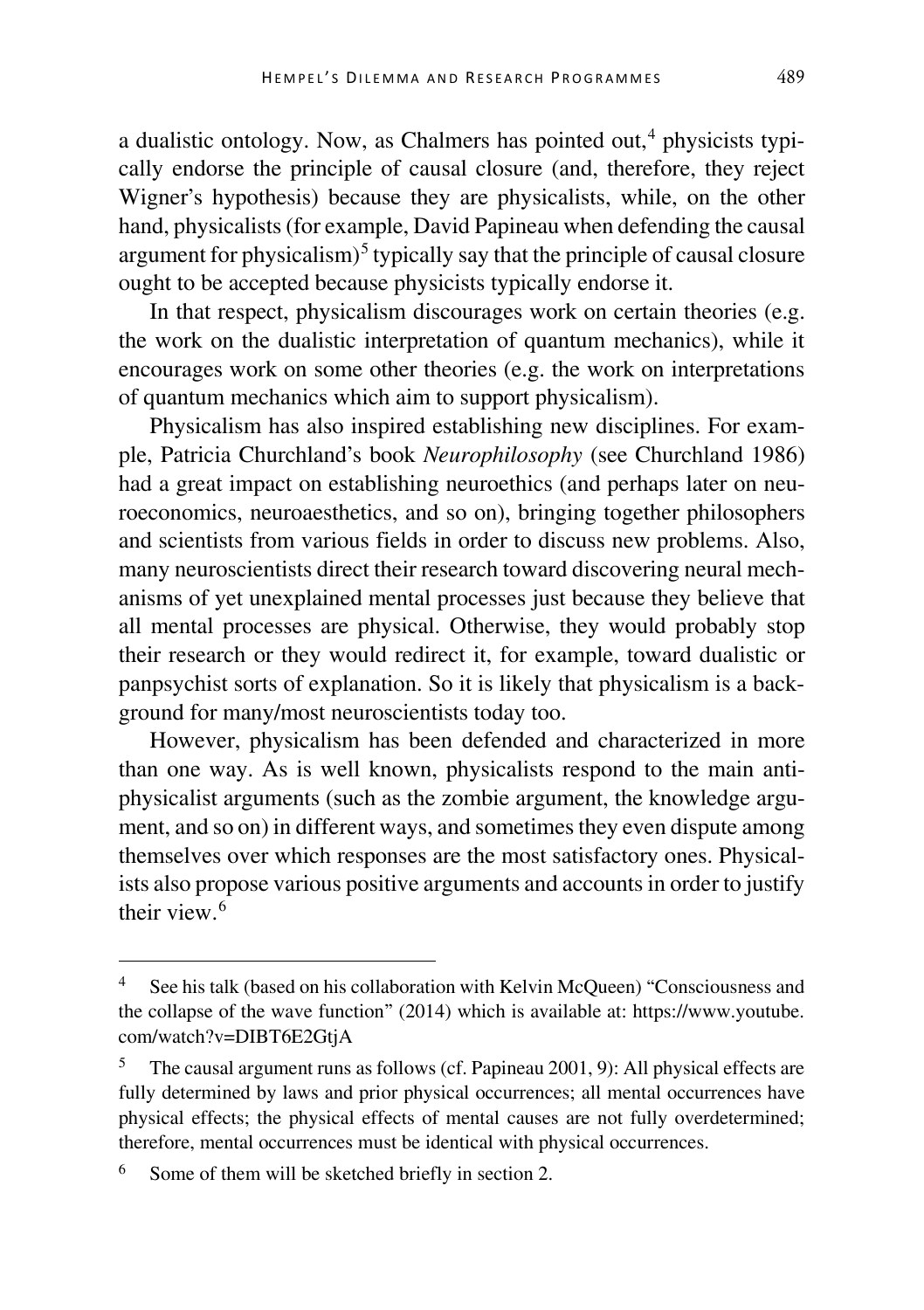Last but not least, the key notion physicalists use, the notion of "physical", underwent so many changes in the history of science. For example, the concept of matter has changed in light of new scientific discoveries (see, for example, Ney 2008a, 1034), and the same happened to some other basic notions in physics, such as space, time, mass, and the like. Further, science surprised us many times by positing new properties at the fundamental level, given that different physical theories considered different properties as fundamental. Bearing this in mind, one might be skeptical about the idea that there are necessary conditions for something to be a physical object. This opens the question on how far physicalists should go in accepting the changes of the key notions they use without ceasing to be physicalists.

This creates a tension between ontological and methodological commitments that arguably any physicalist should take. Namely, the ontological commitment binds physicalists to rule out a view that non-physical entities belong to the fundamental level of reality, while the methodological commitment binds them to accept everything physics says is true. Accepting the latter commitment threats to undermine the former, and *vice versa*. This, among other things, gives rise to a well-known dilemma for physicalists, posed by Carl Hempel (see Hempel 1980, 195), which is now called "Hempel's Dilemma".

The dilemma runs as follows: Physicalists, who claim that physics alone can explain the nature of the universe, should be more accurate and say exactly which physical theory they have in mind. At first glance, it seems that they have to choose between the current physics and a future physical theory,[7](#page-3-0) which is rather an unpleasant choice: On the one hand, current physics is incomplete, and, strictly speaking, inconsistent, since the standard model of quantum mechanics, which is powerful in describing microphysical phenomena, is indeterministic, while general relativity, which accurately describes the universe on large scales, is deterministic (see, for example, Greene 2004, 333-335, for more details). Thus, taking the first horn of the dilemma (the so-called "currentism") is not attractive because it is irrational to believe in inconsistencies and take them as capable of providing a complete explanation of the universe. On the other hand, we

<span id="page-3-0"></span><sup>&</sup>lt;sup>7</sup> Appealing to an already abandoned physical theory obviously would not be an option.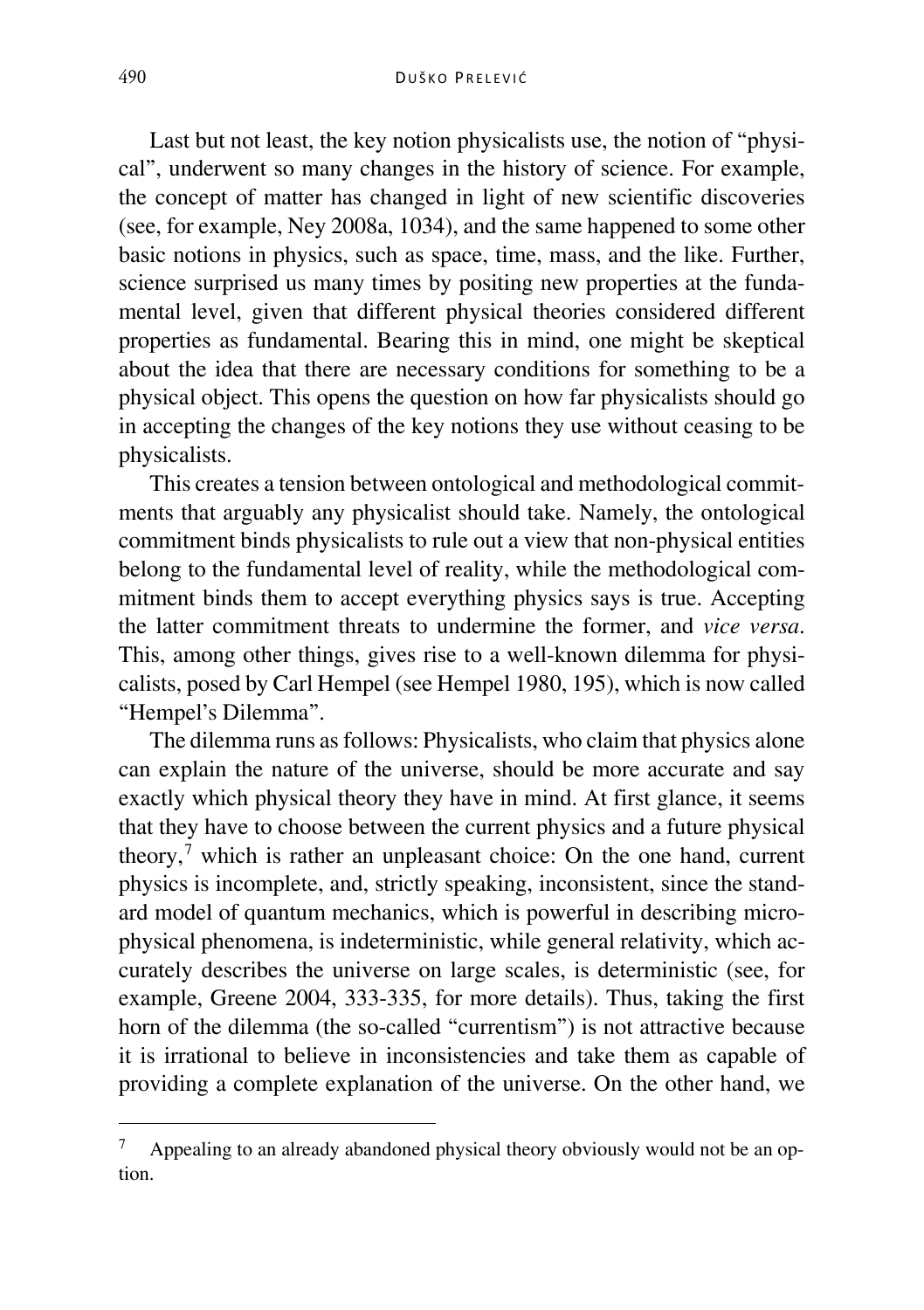do not know how a future physical theory will look. This means that taking the second horn of the dilemma faces the "inappropriate extension worry" (see Wilson 2006, 68), which is based on the conceivability of a scenario in which a future physical theory posits irreducible non-physical entities (like phenomenal consciousness) at the fundamental level. $8$  Such a scenario is likely the one in which physicalism is not true. Now, if physicalists deny in advance that such a scenario will happen, it would depart from ordinary scientific practice, to which physicalists appeal, since physics is, after all, an empirical science, and therefore it is possible, at least in principle, that it can surprise us (as it did many times in the history of science) by positing new properties at the fundamental level. On the other hand, if physicalists bite the bullet and claim that they will be ready to accept even the ideal physical theory that posits phenomenal consciousness at the fundamental level, then physicalism, according to the objection, turns out trivial and empty, because in that case anything goes (see, for example, Wilson 2006; Ney 2008a, 1037). The upshot of Hempel's Dilemma is that physicalism is either false or a trivial and contentless doctrine.

Hempel's Dilemma is a usual way to approach the problem of characterizing physicalism, and it serves as a fruitful guide that can help physicalists to spell out their view in a more precise way. In that respect, the dilemma primarily deals with the meaning of the physicalist claim, that is, it primarily concerns a *meta*-question about what physicalism is and, related to this, about what all physicalists have in common (see Prelević 2017, 5 for more details). Hempel's Dilemma deals with the question of truth of the physicalist claim too, since solutions that render physicalism false would not be considered plausible. Relatedly, competing solutions can be compared with regard to what extent they are realistic accounts of worth considering phenomena that will be addressed in due course.

Three strategies of dealing with Hempel's Dilemma have been proposed by now: defending currentism, defending futurism or trying to avoid the dilemma by claiming that physicalism is not a thesis that might be trivial or empty, but something else (e.g., a stance or a research programme). The

<span id="page-4-0"></span> <sup>8</sup> Here, dualistic interpretation of quantum mechanics (Wigner's hypothesis), mentioned in this section, might serve as an illustration.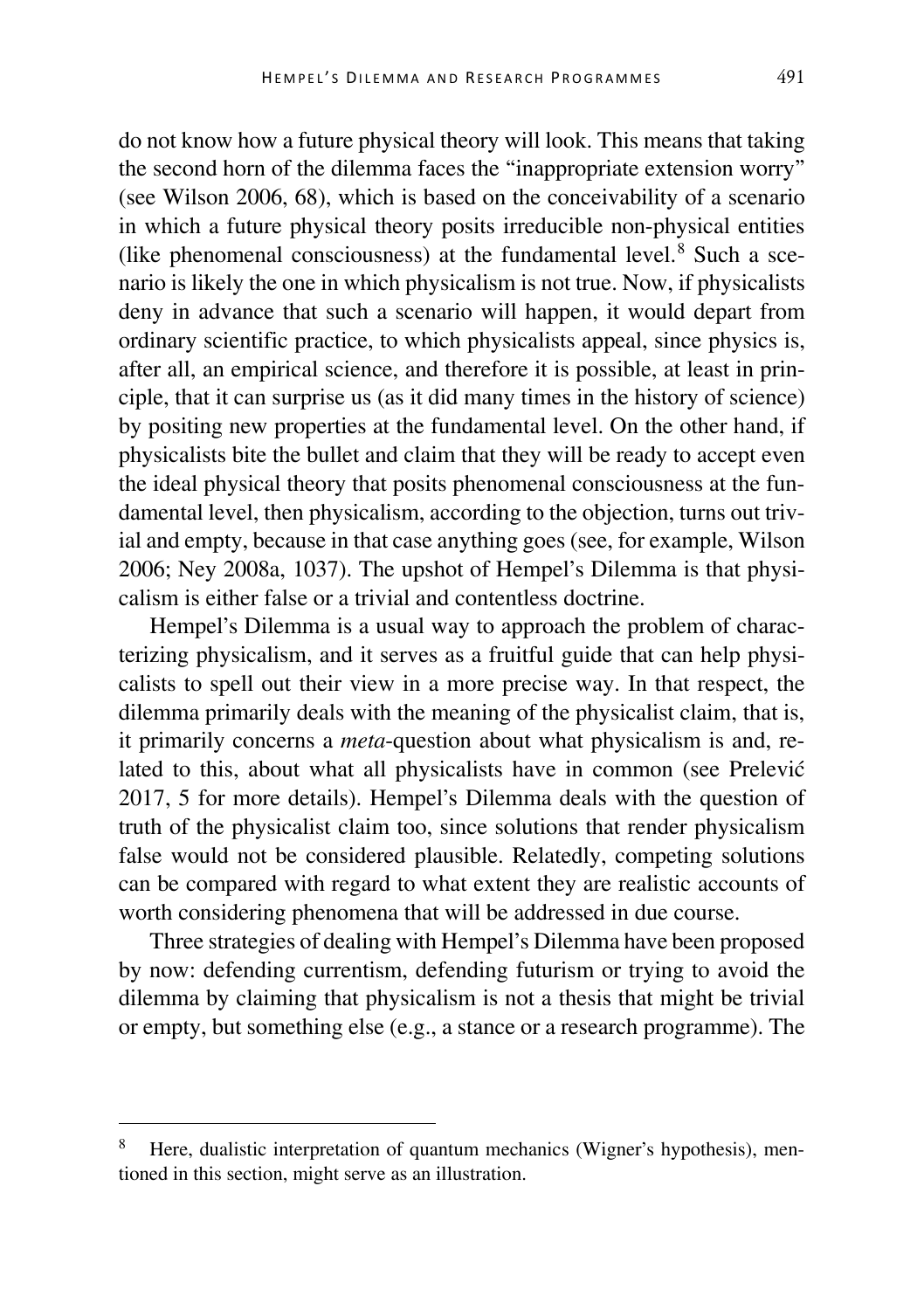first two strategies have been widely defended and criticized.<sup>[9](#page-5-0)</sup> In what follows, the focus will be on the third strategy.

## **2. Avoiding the dilemma**

In the previous section, we have seen that Hempel's Dilemma, which is aimed to force physicalists to take an unfavourable choice between current physics and a future physical theory, presupposes that physicalism is a *thesis*that might be true, false, trivial or empty. Avoiding the dilemma consists in challenging such an assumption. Here, two ways of avoiding the dilemma will be addressed: the attitudinal approach and understanding physicalism as a research programme. In what follows, these two approaches above will be compared. It will be argued that the latter approach (presented in section 2.2) fares better than the former approach (presented in section 2.1) as to how some physicalists (and their opponents) sometimes switch the sides, as well as why different physicalists undertake different activities within a given time interval. These considerations, if correct, would license a view that the latter approach (properly understood) ought to be preferred over the former approach because it is a more realistic account of worth considering phenomena that are relevant for characterizing physicalism and resolving Hempel's Dilemma thereof.

#### *2.1. The attitudinal approach*

Let us start with the attitudinal approach, according to which physicalism is best understood as a stance (or an attitude). Alyssa Ney expresses such an attitude in the following slogan: "I hereby swear to go in my ontology everywhere and only where physics leads me" (Ney 2008, 11).

In philosophy of science, the notion of stance has been famously introduced by Bas van Fraassen (2002). He has done so because, among other things, he wanted to resolve the problem of justifying empiricism. Namely, if empiricism is the claim that experience is the one and only source of factual information, then there is a problem of how to justify the empiricist

<span id="page-5-0"></span> <sup>9</sup> For arguments against currentism, see, e.g., Wilson (2006, 64-66); and Prelević (2017); for the disputes among futurists, see Wilson (2006); and Dowell (2006); for critiques of futurism, see, for example, Ney (2008a); and Prelević (2017).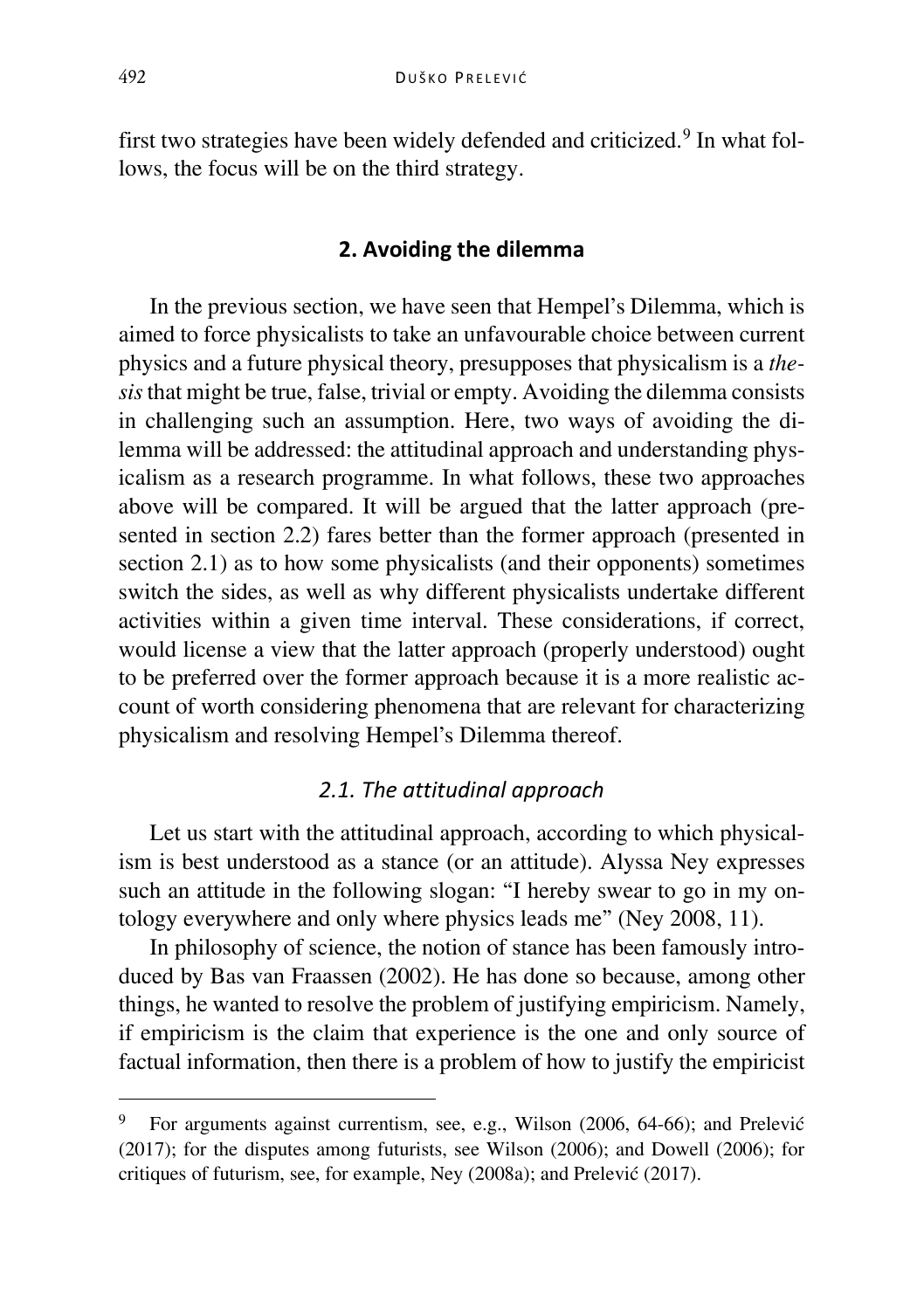claim itself, since such a claim cannot be supported by experience. Hence, adopting empiricism as a thesis would be self-defeating. For that reason, van Fraassen understands empiricism as a stance that commits its adherents to act in a certain way and, at the same time, being aware that adopting such a stance is not justified by providing an algorithm or something of that sort. By the same token, van Fraassen thinks that problems like Hempel's Dilemma can be avoided once we understand physicalism as a stance, and not as a thesis (see van Fraassen 2002, 49 for more details)

It has already been pointed out that van Fraassen's account does not match well with the standard classifications in the history of philosophy, since it allows us to count philosophers like Descartes, Leibniz and Chalmers ‒ who arguably tried (or could have tried) to reconcile their on-tologies with their preferred physical theories<sup>[10](#page-6-0)</sup> – as physicalists, which is rather implausible (see Prelević 2017). Perhaps one way of dealing with this problem would be to include some metaphysical commitments in characterizing physicalism along the lines of James Ladyman's defence of what he calls the "scientistic stance" (see Ladyman 2011). Although this would depart from what van Fraassen originally had in mind – after all, van Fraassen's empirical stance was purported to be anti-metaphysical – it would still be in line with the view that physicalism is a stance rather than something else.

By having or taking a stance, van Fraassen means "having or adopting a cluster of attitudes, including a number of propositional attitudes which will generally include some beliefs" (van Fraassen 2004, 175; see also van Fraassen 2002, 47-48). Here, the main point is that stances are not theses (although they typically contain them) as well as that stances permit someone to endorse a belief *without* pretensions to claim that such a belief is

<span id="page-6-0"></span><sup>&</sup>lt;sup>10</sup> For example, Descartes considered conservation laws (the "quantity of motion") a nondirectional (scalar) quantity (mass times speed; see, for example, Descartes 1985, 83–84; see also Woolhouse 1985; and Papineau 2001, 14-15), which made it possible for him to claim that mind can alter the direction of body's motion leaving the conservation laws intact. Leibniz famously criticised him on these matters (see, for example, Leibniz 1997), but given that he, like Descartes, endorsed the causal closure of physics, he proposed the doctrine of pre-established harmony instead of interactionist dualism. On the other hand, a dualistic interpretation of quantum mechanics, to which Chalmers sometimes appeal, contravenes the causal closure of the physical world (see section 1).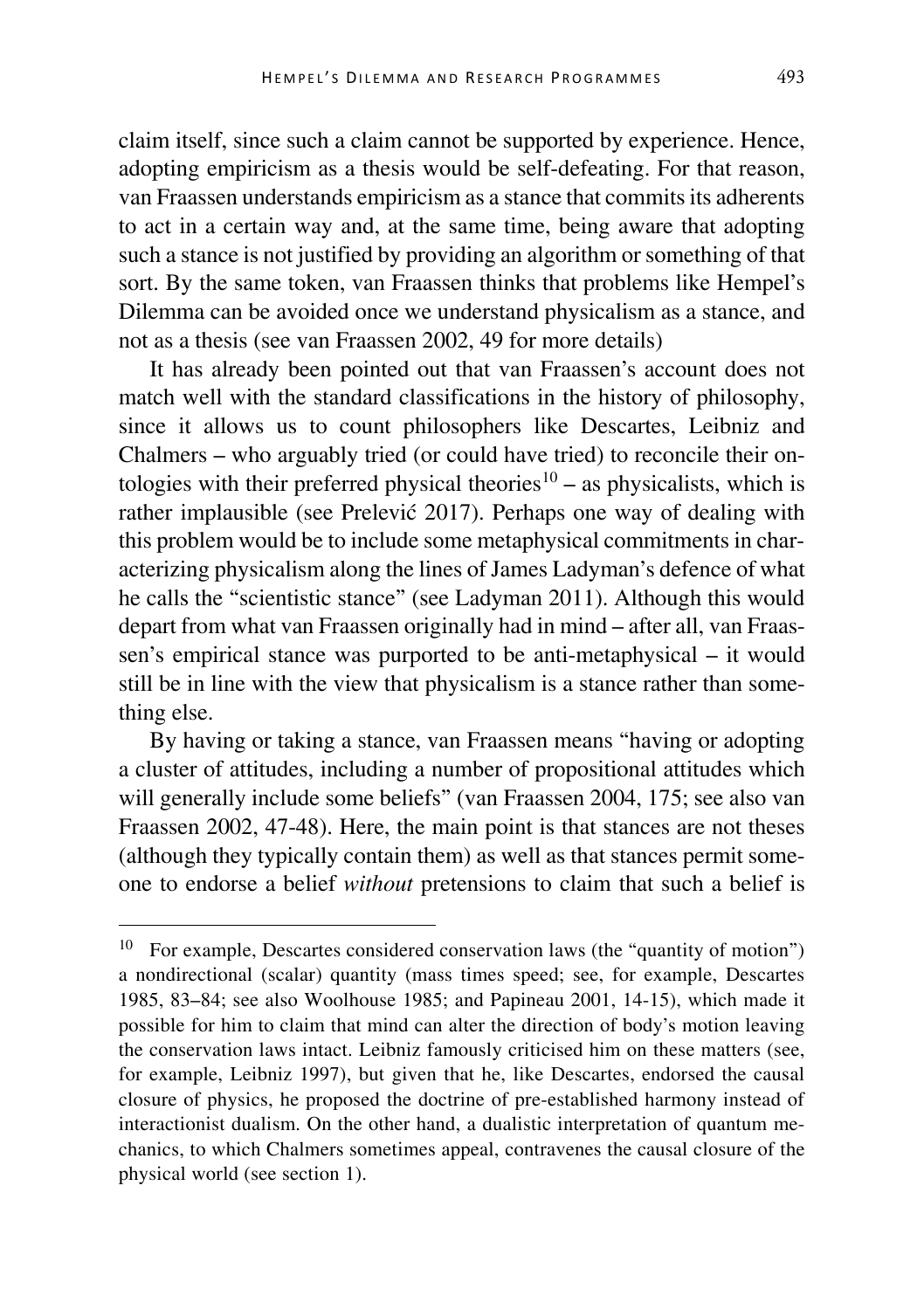*rationally mandated* (cf. Teller 2004, 161). As Paul Teller suggests, the notion of stance can be clarified by using the analogy with adopting a policy:[11](#page-7-0) truth values are not assigned to policies, policies commit us to act in a certain way or to make certain decisions, they may be overridden by some other criteria or policies, they may be interpreted or applied in more than one way, and so on.

Given that, as stressed above, stances permit someone to endorse a belief *without* pretensions to claim that such a belief is *rationally mandated*, van Fraassen's approach is confronted with the problem of "stance voluntarism", which refers to "the thesis that one can intentionally acquire or sustain a stance in the absence of any epistemic reasons for that stance" (Baumann 2011, 29). Such a thesis implies that contrary stances are rationally permissible (see Chakravartty  $2011$ ).<sup>[12](#page-7-1)</sup>

In that respect, it is not surprising that van Fraassen's conception of stance is often compared with Kuhnian view of paradigms, since Kuhn (1962) famously argued that, during scientific revolutions, "paradigm shifts" occur in a way in which replaced and newly established paradigms are incommensurable. Paradigms are, simply put, frameworks within which scientific communities work. In his "Second Thoughts on Paradigms" (see Kuhn 1974), Kuhn understood paradigms as disciplinary matrices that consist in "a constellation of group commitments" which, among other things, include examplars (shared examples) that suggest new puzzles, approaches to resolving them, and serve as standards that enable those who do the research within the paradigm to measure the quality of the proposed solutions (cf. Rowbottom 2011, 115)

As Darrell Rowbottom has pointed out, stances are very similar yet not identical to paradigms. According to him, stances should not be understood as paradigms writ large, since paradigms, unlike stances, include examplars. Rowbottom thinks that introducing stances should not be understood merely as spelling out a known idea in a new fashion, but as appraising it as a boon. He thinks that the distinction between stances and paradigms

<span id="page-7-0"></span><sup>&</sup>lt;sup>11</sup> Van Fraassen agrees with him on that by telling that it clarifies the epistemological aspects of the notion (see van Fraassen 2004, 179).

<span id="page-7-1"></span> $12$  I will stay neutral in due course on whether van Fraassen's view of stance voluntarism leads to latent irrationality or not (this objection can be found, for example, in Baumann 2011).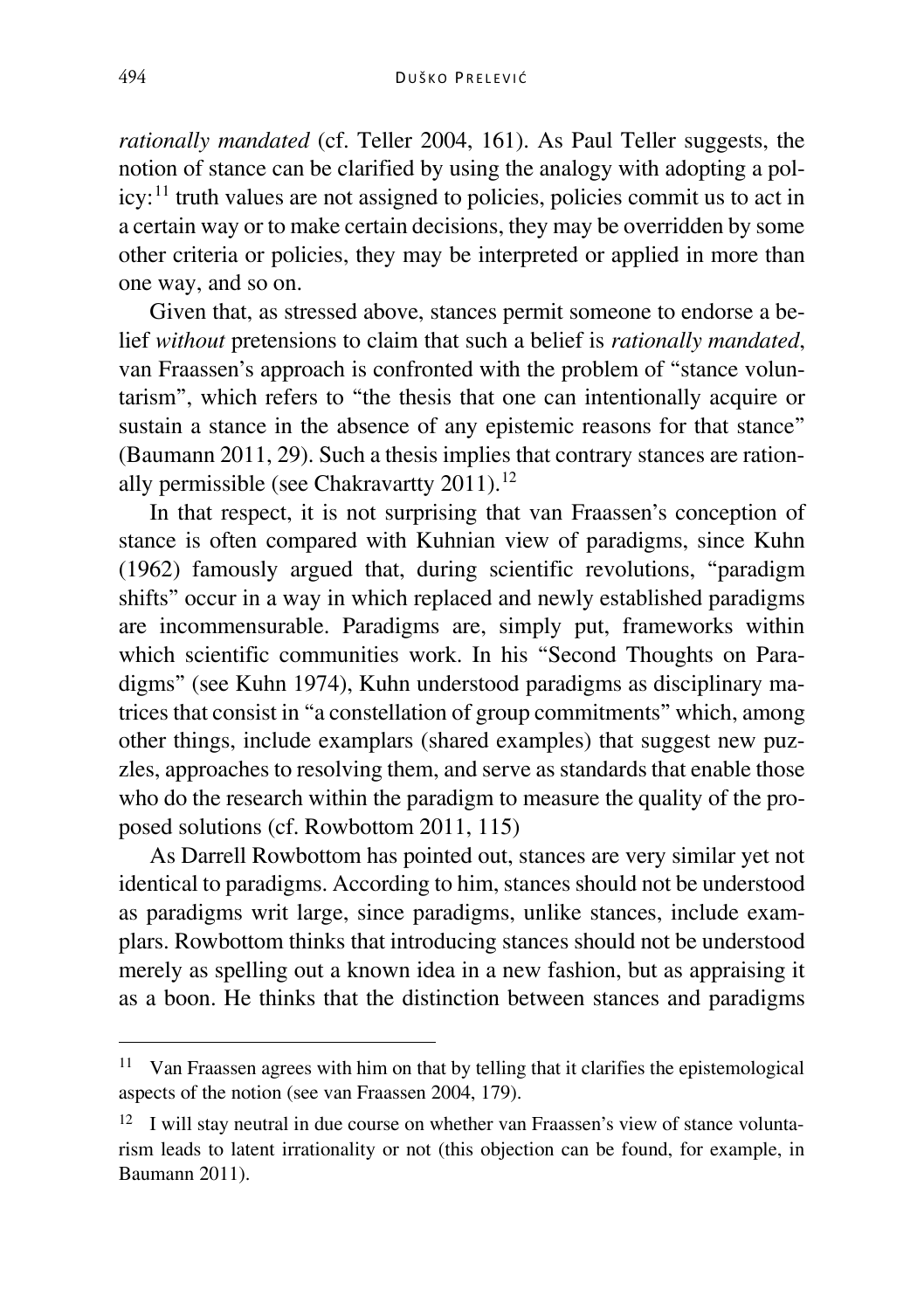enables us to explain why different scientists undertake different activities, that is, "how and why there is a measure of dissent within the boundaries of the disciplinary matrix" (Rowbottom 2011, 115). Rowbottom's solution to this problem runs as follows: "My basic idea is that a disciplinary matrix implies a *set of permissible stances*, and that the difference in stances of individual scientists explains how and why a broad range of activities occur" (Rowbottom 2011, 117). At the end of his paper, Rowbottom conjectures that van Fraassen's notion of stance may be also used to explain Kuhnian conversions in science, yet he finishes his paper without developing such an idea.

## *2.1.1. Physicalism and conversions*

In the previous section, it was stressed that both Kuhnian view of paradigm shifts and van Fraassenian view of stance voluntarism are aimed to support the thesis that conversions in science are not rationally mandated. However, in the context of the debate over the possibility of characterizing physicalism, these accounts are hardly acceptable.[13](#page-8-0) After all, the fact that so many arguments have been proposed for or against physicalism (and alternative views as well) suggests that a rational choice between physicalism and the alternative views can be made within a given time interval, contrary to what Kuhn's incommensurability thesis and van Fraassen's stance voluntarism presuppose.

Here, it is worth mentioning that even if some physicalists appeal to the Kuhnian view of scientific revolutions, it would still not follow that they themselves experience paradigm shifts whenever they introduce their the-ories. For example, eliminativists like Daniel Dennett<sup>[14](#page-8-1)</sup> and Paul and Patricia Churchland typically claim that phenomenal consciousness will be

<span id="page-8-0"></span> <sup>13</sup> As is well known, Kuhn's incommensurability thesis as such has been criticized many times (see, for example, Newton-Smith 1981 for more details). However, the main point here is that even if such a thesis can help us get a better grasp of some interesting episodes in the history of science, it would still not be of any use for our understanding of the nature of physicalism. The same holds, *mutatis mutandis*, for van Fraassen's account.

<span id="page-8-1"></span><sup>14</sup> As for Dennett, many times he has challenged anti-physicalist arguments, such as the zombie argument and the knowledge argument, by arguing that they are bad thought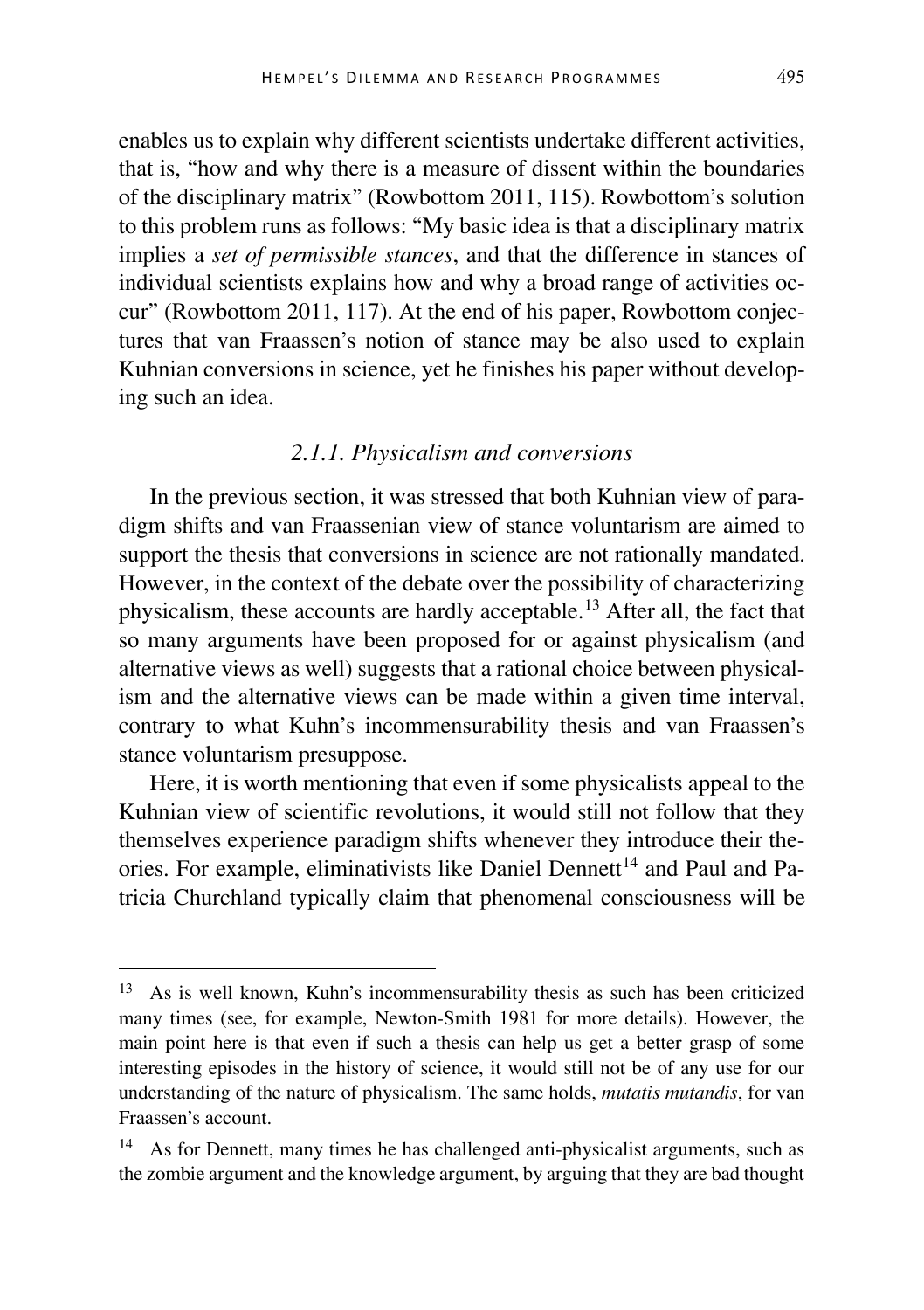explained away within a future physical theory in almost the same way as it happened with some other theoretical terms in science, such as phlogiston, luminiferous aether, and the like (see, e.g., Churchland 1996). Given that Kuhn interpreted episodes like these as the cases of paradigm shifts, a natural guess is that at least some eliminativists think (or could have thought) that a corresponding paradigm shift will dissolve phenomenal consciousness too. Yet this would at best show that philosophers who appeal to Kuhnian insights on how revolutions in science occur do that in order to provide a *rational* support for their view rather than because of experiencing a paradigm shift. Here the structure of their arguments would be almost the same as of those used by some identity theorists or analytic functionalists who appeal to theoretical identifications established in natural sciences (such as that water is H2O, that genes are DNA, and the like) in order to justify the claim that consciousness is a brain process, and the like. Such optimism is far from not being rationally mandated<sup>[15](#page-9-0)</sup> at least from the perspective of philosophers who share it and in the absence of counter-arguments. So it is likely that physicalistic views like eliminativism are not incommensurable with anti-physicalistic views.

In addition, let us recall a few representative cases of conversion in philosophy of mind. One such example is Frank Jackson's conversion, whose version of the knowledge argument is widely discussed in contemporary philosophy of mind.[16](#page-9-1) Here is what Jackson says on this issue in one interview $\cdot$ <sup>[17](#page-9-2)</sup>

experiments (he calls them "intuition pumps"; see Dennett 1991, 282 for more details). This also reveals that his defence of physicalism is rationally mandated.

<span id="page-9-0"></span><sup>&</sup>lt;sup>15</sup> Here, as well as in cases below, I just present briefly some well-known arguments of various physicalists and their opponents in order to shed a better light on the nature of their debates and enterprises. I do not commit myself to holding their arguments valid.

<span id="page-9-1"></span><sup>16</sup> Jackson's knowledge argument is intended to show that knowledge of completed physics (chemistry and neurophysiology) does not enable us to know everything about the world, since one who knows everything about a completed science of colour vision could still be, for instance, ignorant of what is it like to see red.

<span id="page-9-2"></span><sup>&</sup>lt;sup>17</sup> See the interview: "Frank Jackson, Later Day Physicalist" (2011), which is available at: http://www.philosophersmag.com/index.php/tpm-mag-articles/14-interviews/ 22-frank-jackson-latter-day-physicalist.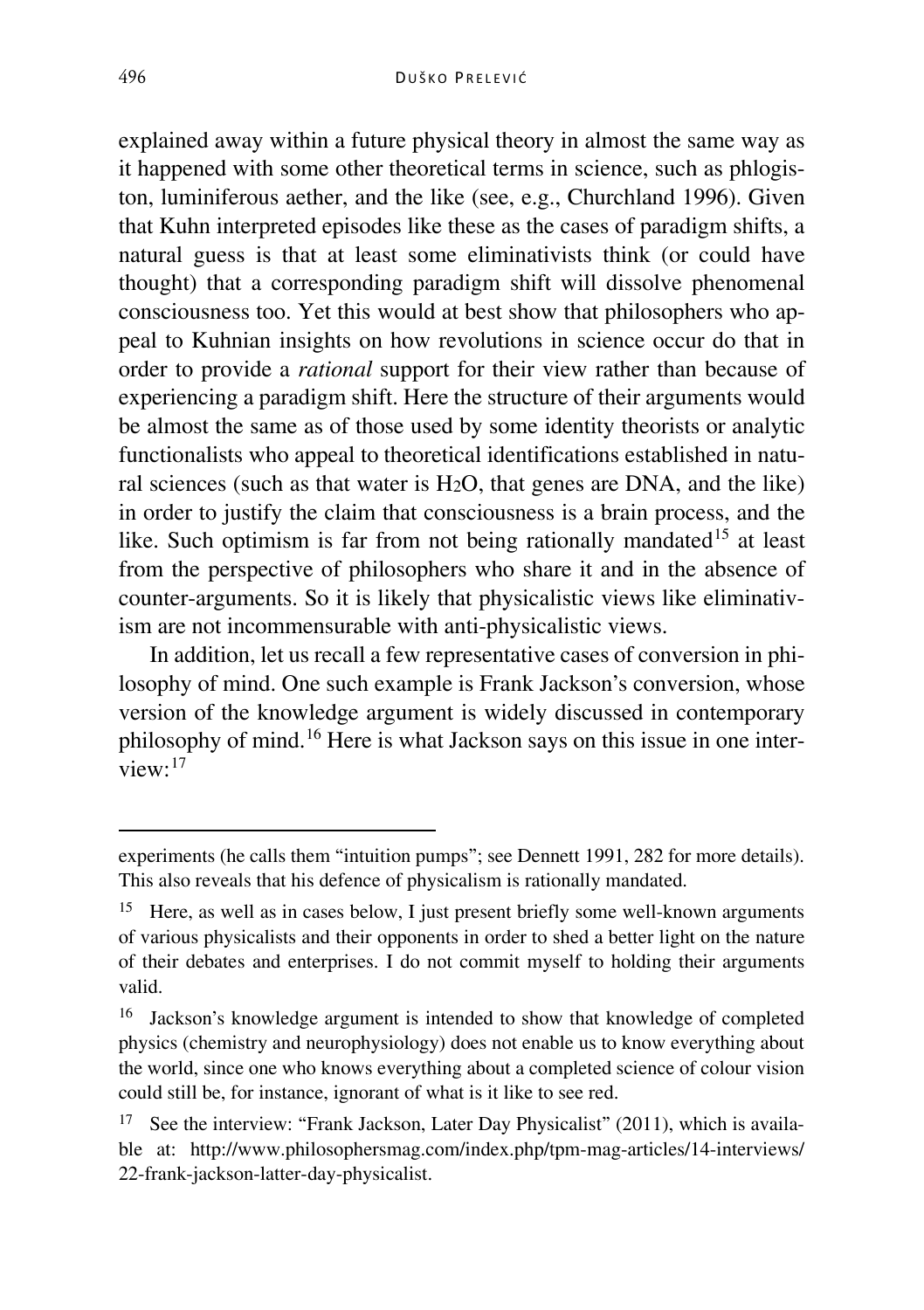In 'Epiphenomenal Qualia' I explain why it's not such a disaster being an epiphenomenalist, but I came to think of this as a triumph of philosophical ingenuity over common sense. This is what someone who's done a good philosophy degree can somehow make seem all right, but if you look at it in a more commonsensical way it's actually pretty implausible. So the epiphenomenal stuff was just very hard to believe.

However, Jackson himself changed his mind definitely *after* realizing that a representationalist theory of consciousness (a version of intentionalism that goes in favor of physicalism) is a viable doctrine. Actually, he detected the key intuition behind the knowledge argument and tried to show how such an intuition conflicts with an attractive view of the nature of phenomenal concepts that can be defended on independent grounds (see Jackson 2007 for more details). He has also provided some reasons why, for example, he believes that alternative responses to the knowledge argument, such as the "missing-concept reply", are not convincing.[18](#page-10-0) So it is likely that Jackson's conversion to physicalism was rationally mandated, contrary to what van Fraassen and Rowbottom would say in similar cases.

It is also interesting to notice that some main figures in the debate over the validity of the zombie argument have completely changed their views on these matters.[19](#page-10-1) On the one hand, Robert Kirk, who introduced the zombie argument in 1970s (see Kirk 1974), has changed sides and started to argue that zombies are not just impossible, but inconceivable as well (see, for example, Kirk 2007), while on the other hand, David Chalmers, whose version of the zombie argument against physicalism has been in focus for

<span id="page-10-0"></span> <sup>18</sup> This reply consists in claiming that inside her black-and-white room (in Jackson's thought experiment) Mary is unable to acquire phenomenal concepts, which does not entail by itself that phenomenal truths are not a priori deducible from corresponding totality of micro-physical truths (plus the laws of physics).

<span id="page-10-1"></span><sup>&</sup>lt;sup>19</sup> The zombie argument, roughly, starts with the premise that zombies – our physical duplicates who, unlike us, do not have phenomenal consciousness – are conceivable, continues with the principle that conceivability entails metaphysical possibility, ending up with the conclusion that metaphysical possibility of zombies undermines physicalism, in one way or another.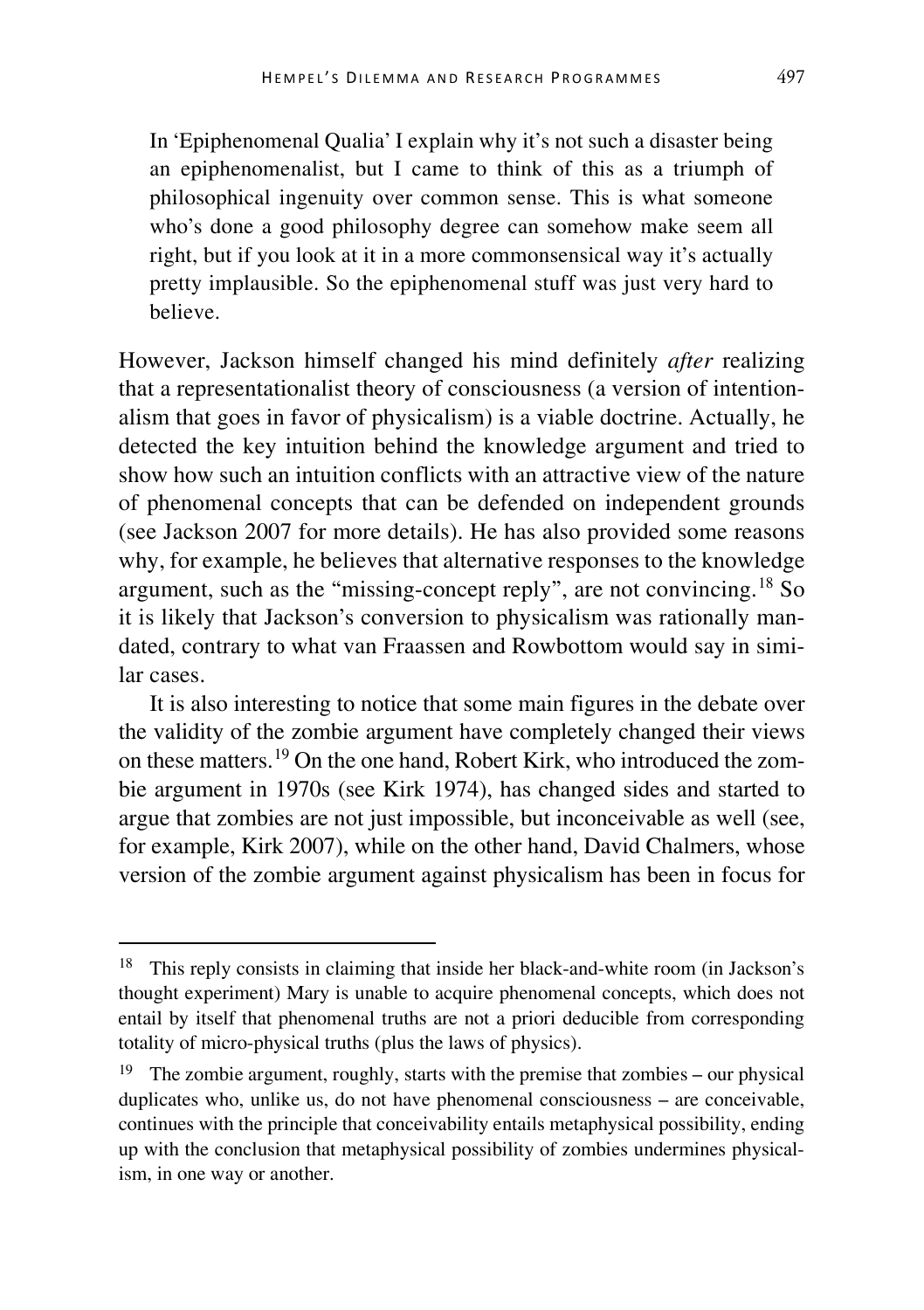last twenty years or so (see, for example, Chalmers 2010), originally had thought that zombies are impossible, albeit conceivable.

However, these conversions can hardly be regarded as the cases of Kuhnian paradigm shifts. Robert Kirk has tried to show that the zombie scenario implies a sort of epiphenomenalism that involves a contradiction (cf. Kirk 2007). As for Chalmers, here is what he says in a recently held interview about his conversion:[20](#page-11-0)

I wanted to write a big-picture treatment of consciousness in philosophy and science and at the same time put forward a positive theory of consciousness. In my first couple of years at Indiana I wrote two long articles (still unpublished except on the web) pursuing the connection between consciousness and the way we talk about consciousness, but I also gradually got drawn into issues about materialism and dualism. I had come to graduate school thinking of myself as a materialist (albeit one who was very impressed by the problem of consciousness), but I gradually realized that commitments I already had meant that materialism couldn't work, and I should be some sort of dualist or perhaps panpsychist.

The passage above suggests that Chalmers has changed his view after a more careful reflection on the commitments he already had accepted, and realizing that those commitments are incompatible with physicalism (materialism). A natural guess is that he realized that his views on the relation between modality and apriority, semantics of phenomenal and micro-physical concepts, quantum mechanics, and the like, do not match well with physicalism.

These representative cases of conversion suggest that it is more likely that they are rationally mandated. They neither justify Kuhnian view of paradigm shifts, nor van Fraassenian stance voluntarism, which is considered to be a hallmark of the attitudinal approach.

<span id="page-11-0"></span><sup>&</sup>lt;sup>20</sup> See the interview: "What Is It Like to Be a Philosopher?" (2016), which is available at: http://www.whatisitliketobeaphilosopher.com/#/david-chalmers/.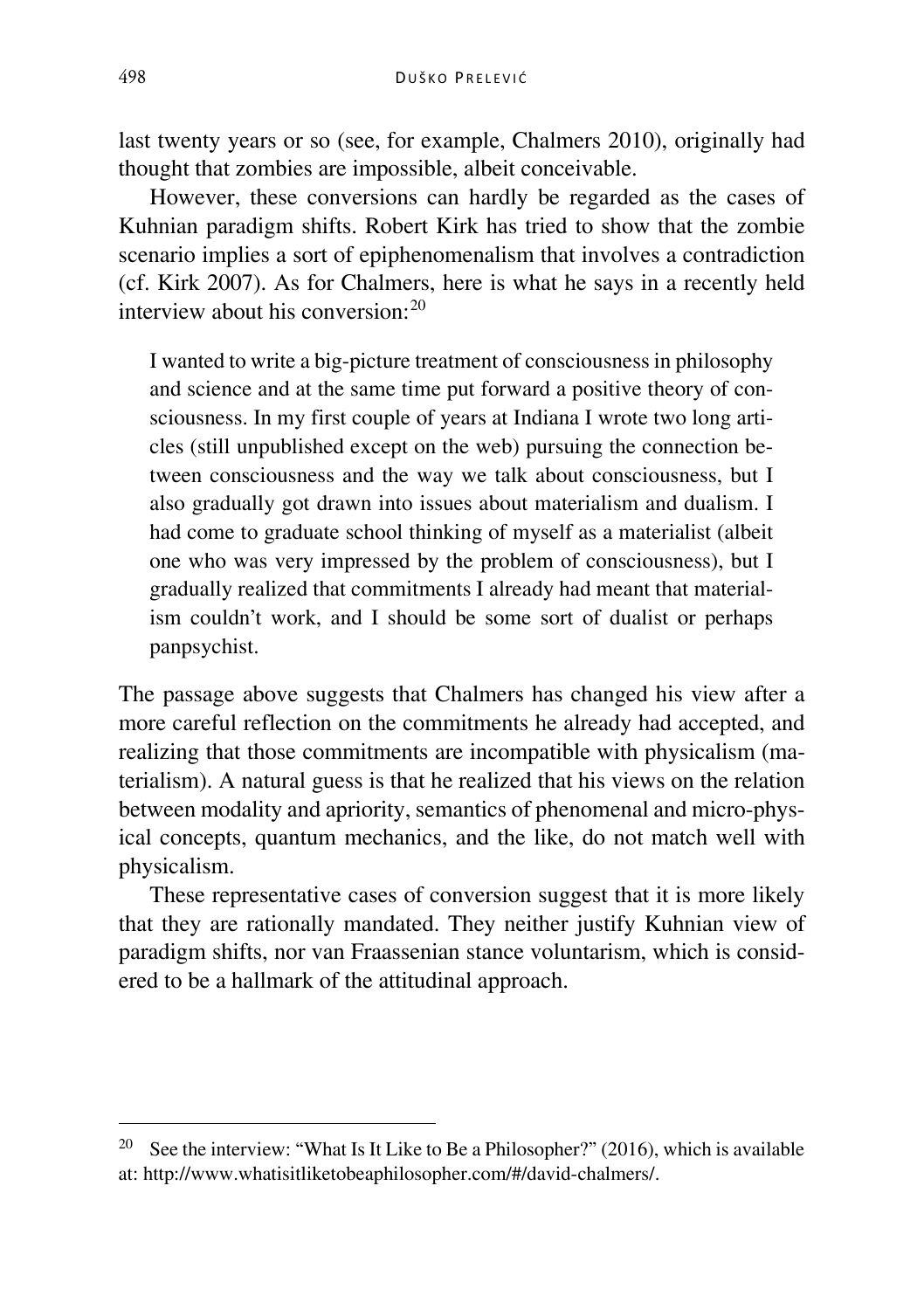## *2.1.2. Varieties of physicalism*

Now, let us check whether van Fraassen's attitudinal approach can explain why different physicalists undertake different activities. In order to show that this is not the case, let us start with noticing that the history of physicalism is to a great extent parallel with the history of analytic philosophy, primarily with respect to the question about how philosophers see the relationship between philosophy, science and metaphysics. Namely, when Otto Neurath coined the term "physicalism" in 1930s (see Neurath 1983), he thought, like other members of the Vienna Circle who were influenced by the work of the early Wittgenstein, that there are no meaningful propositions in philosophy (in traditional metaphysics, in particular), and also that philosophy is a quite different activity from science. Generally, in the age of the "linguistic turn" (Gustav Bergmann's phrase), philosophers who endorsed physicalism in one way or another typically tried to provide a reductive analysis of the mental (for example, by means of a dispositional analyses of mental states; see, for example, Carnap 1959; Ryle 1949) or to show that there is no room for the subjective aspects of conscious experience (*qualia*) in corresponding language-games (this was the upshot of Wittgenstein's the-beetle-in-a-box thought experiment; see Wittgenstein 1958, § 295), and the like.

Quine's critiques of the main ideas defended by philosophers of the Vi-enna Circle<sup>[21](#page-12-0)</sup> inspired many philosophers of that time and led them to think that philosophy and science should not be separated, and that metaphysics (modal discourse and essentialism, in particular) ought to be rejected. In view of the last fact, it is not surprising at all that the proponents of the identity theory, such as Place (1956), famously claimed that their theory "is a reasonable scientific hypothesis". They also believed that statements like "Consciousness is a process in the brain" are contingently true, and that the past successes in providing physical explanations of biological and chemical phenomena give rise to a belief that corresponding theoretical identifications in psychology are available.

<span id="page-12-0"></span><sup>&</sup>lt;sup>21</sup> See, e.g., Quine (1951) for his famous criticism of the analytic/synthetic distinction.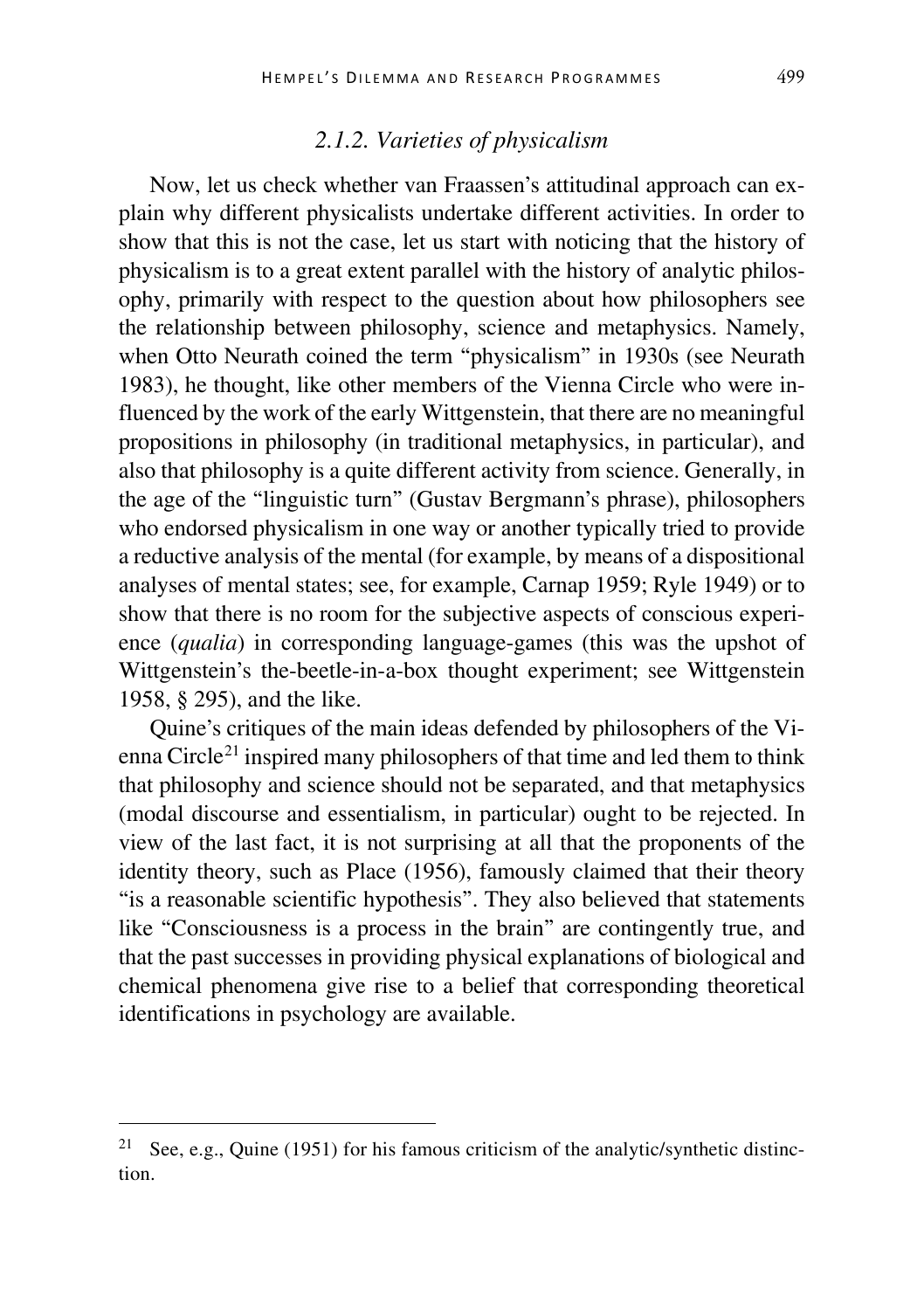However, Barcan's and Kripke's insights on identity, modality and essence became influential, and increased philosophers' interest to take metaphysics seriously. Although Kripke has famously argued against physicalism (see Kripke 1980 for more details), very soon physicalists tried to reconcile their own views with Kripke's compelling examples of necessary a posteriori statements and his explanation of modal illusions. For example, some physicalists claimed that views like "token physicalism" are even strengthened by the Kripkean insights on the necessary a posteriori statements (see, for example, McGinn 1977), while some others tried to show that terms like "pain" are not rigid designators that pick out their objects of reference through the use of essential modes of presentations (see Lewis 1983; and, more recently, Grahek 2007).<sup>[22](#page-13-0)</sup>

In 1990s Chalmers famously amended conceivability arguments against physicalism, such as the zombie argument, in order to show that his view is compatible with the standard Kripkean cases of the necessary a posteriori. He has elaborated the key notions used in the argument, applied the epistemic version of the two-dimensional semantics, setting up his argument to the effect that the burden of proof has been shifted to physicalists.

Physicalists react to Chalmers's zombie argument in various ways. Some think that phenomenal consciousness can be explained a priori in terms of the physical, while others think that, although there is an explanatory gap between the physical and the mental, this gap still does not entail that there is an ontological gap between the physical and the mental. In other words, the latter argue that the conceivability of zombies does not entail that they are metaphysically possible. There are also physicalists who are ready to redefine physicalism in order to save the day (see, for example, Leuenberger 2008).

This very brief and incomplete outline of some representative physicalists' strategies of dealing with the zombie argument illustrates that it is, contrary to the attitudinal approach, highly unlikely that physicalists voluntarily undertake different activities due to the stances they adopt.

<span id="page-13-0"></span> <sup>22</sup> In "Mad Pain and Martian Pain", Lewis constructed thought experiments purported to show that "pain" is not rigid designator. On the other hand, Nikola Grahek argued that some interesting cases in neuroscience, such as pain asymbolia, suggest that feeling pain (painfulness) and being in pain can be departed from each other.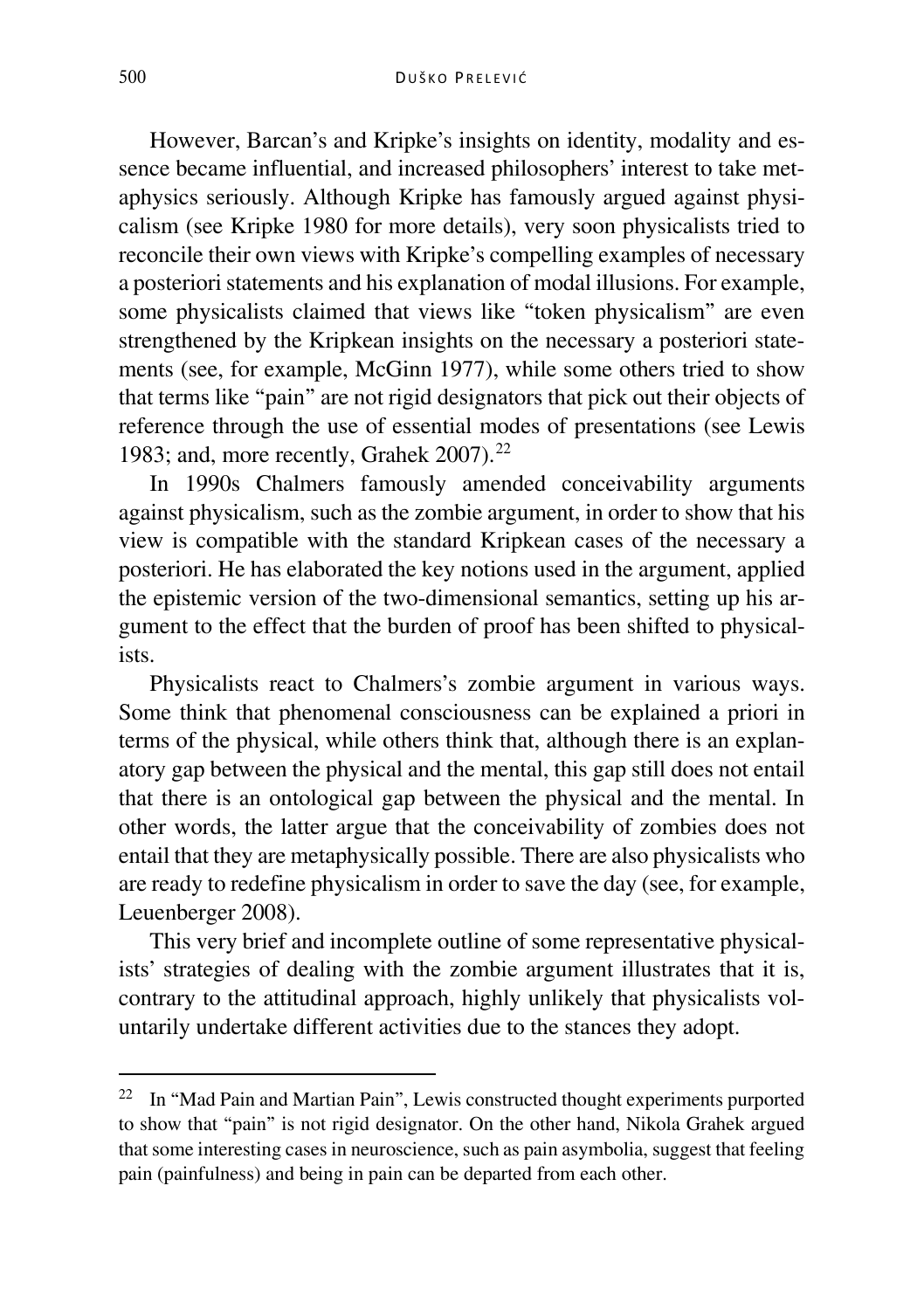Further, it is not unusual that physicalists dispute among themselves over which responses to the anti-physicalistic arguments, such as the zombie argument, are the best. Here, the disputes over the validity of the phe-nomenal concept strategy can serve as good illustrations.<sup>[23](#page-14-0)</sup> Let us recall that this strategy consists in providing an account that would support the claim that, due to a specific nature of phenomenal concepts, physicalism can be true despite the explanatory gap. Various accounts of that sort have been proposed by now: indexical account, recognitional account, quotational account, and so on (see, for example, Alter & Walter 2006 for more details). On the other hand, setting aside the criticisms coming from antiphysicalists, the phenomenal concept strategy has been criticized by some physicalists more than once. For example, Daniel Stoljar<sup>[24](#page-14-1)</sup> argues that the proponents of the phenomenal concept strategy at best can show that psychophysical conditionals, in which it is claimed that a complete description of the world in physical terms necessitates a complete description of the world in phenomenal terms, are not a priori synthesizable, yet they are not capable of explaining why those conditionals are not a priori.<sup>[25](#page-14-2)</sup> The proponents of phenomenal concept strategy typically try to handle such an objection by providing examples and arguing that the psychophysical conditionals are analogous with some other conditionals that are likely not a priori (see, e.g., Diaz-Leon 2008). It is evident that such a dispute is rationally mandated, contrary to what the attitudinal approach would predict.

<span id="page-14-0"></span> <sup>23</sup> Intentionalism in philosophy of mind, which is sometimes taken to support physicalism (see, for example, Cutter & Tye 2011; Grahek 2007; Klein 2007), can also serve as a good illustration here, since its proponents often dispute among themselves over which version of intentionalism better explains interesting phenomena. At the same time, there are physicalists, such as Ned Block (see, e.g., Block 1997), who reject intentionalism, typically by claiming that such a theory cannot explain some interesting phenomena (such as blindsight, and the like). This suggests that the debates over the validity of intentionalism are rationally mandated too.

<span id="page-14-1"></span> $24$  Another critique of the phenomenal concept strategy, posed by a physicalist, comes from Tye (2009).

<span id="page-14-2"></span><sup>&</sup>lt;sup>25</sup> According to Stoljar (2005, 478), a sentence is a priori synthezisable when "a sufficiently logically acute person who possessed only the concepts required to understand *its antecedent*, is in a position to know that it is true," while a sentence is is a priori when "a sufficiently logically acute person who possessed only the concepts required to understand it, is in a position to know that it is true."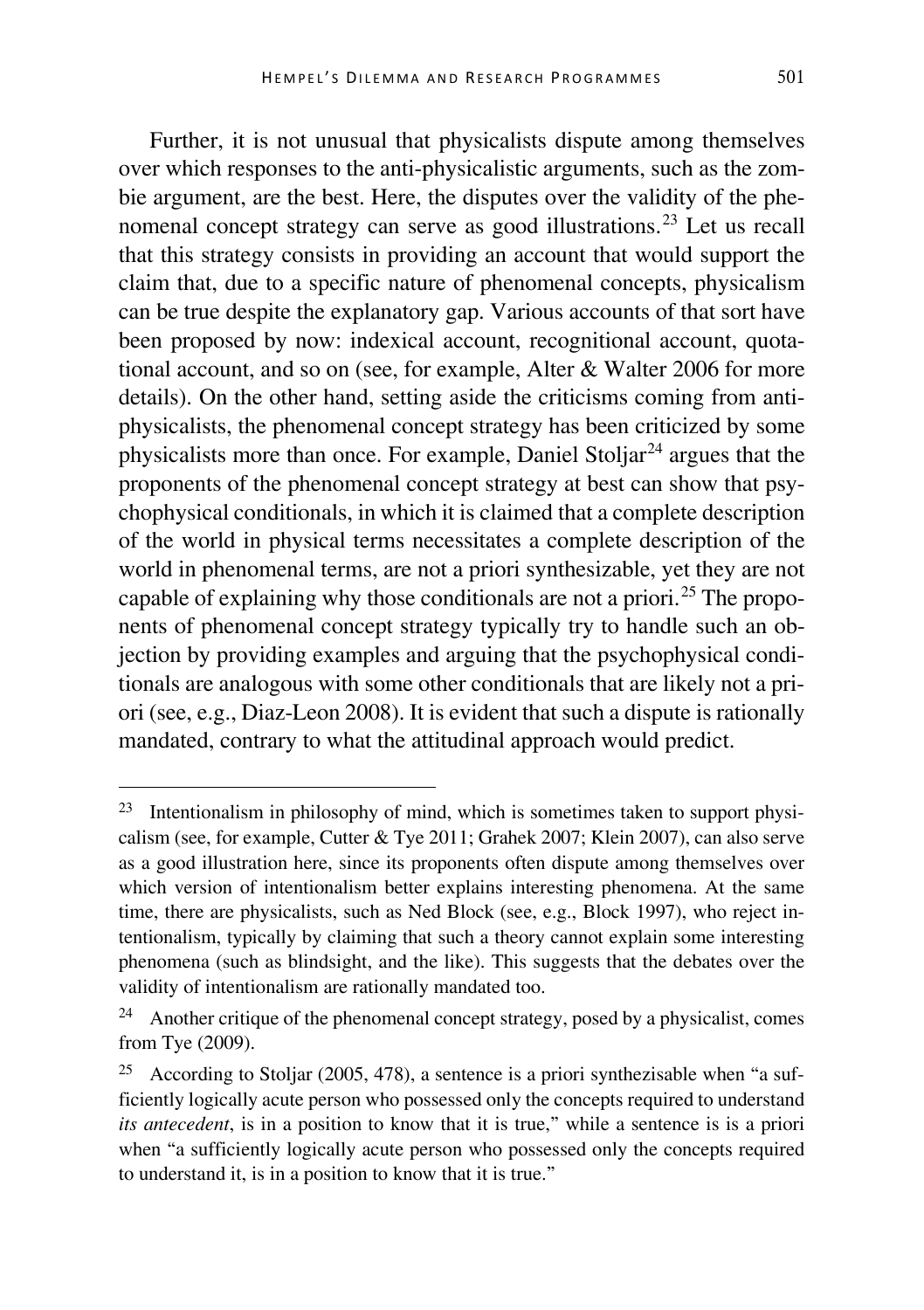Now, one might think that these considerations turn into a sociological analysis of the physicalist debate, and that it is not clear if such an analysis helps us to address Hempel's Dilemma.<sup>[26](#page-15-0)</sup> As a response to this worry, it should be stressed that these considerations are just partly devoted to a sociological (or a historical) analysis of the physicalist debate: They are primarily aimed to shed a better light on the *rationality* lying behind the willingness of various physicalists to undertake different activities within the same research programme.<sup>[27](#page-15-1)</sup> I hold it is a common practice in philosophy of science to compare competing accounts (for example, Popperian, Kuhnian, Lakatosian accounts, and the like) of the nature of science and scientific rationality by taking into account representative episodes in the history of science, and evaluating to what extent those accounts are realistic in explaining them. This method has been applied outside philosophy of science as well. For example, in his *The Philosophy of Philosophy*, Timothy Williamson writes: "The primary task of the philosophy of science is to understand science, not to give scientists advice. Likewise, the primary task of the philosophy of philosophy is to understand philosophy  $-$  although I have not rigorously abstained from the latter" (Williamson 2007, ix). So, I think it is legitimate to apply the same method in assessing competing solutions to Hempel's Dilemma. This means that the considerations above are relevant for assessing competing solutions to Hempel's Dilemma, and that, as it stands, they do not go in favor of the attitudinal approach.

## *2.2. The Lakatosian approach*

Now, let us turn to another strategy of avoiding Hempel's Dilemma, namely that of understanding physicalism as a research programme. In philosophy of science the term "research programme" was famously introduced by Imre Lakatos (see Lakatos 1978), who thought that the units of evaluation in science are not theories but research programmes, within which particular theories and models are produced. According to Lakatos, research programmes guide one's research, and they consist in the "hard-

<span id="page-15-0"></span><sup>&</sup>lt;sup>26</sup> I would like to thank an anonymous referee for drawing my attention to this issue.

<span id="page-15-1"></span><sup>27</sup> The same holds, *mutatis mutandis*, for the cases of conversion, presented in section 2.1.1.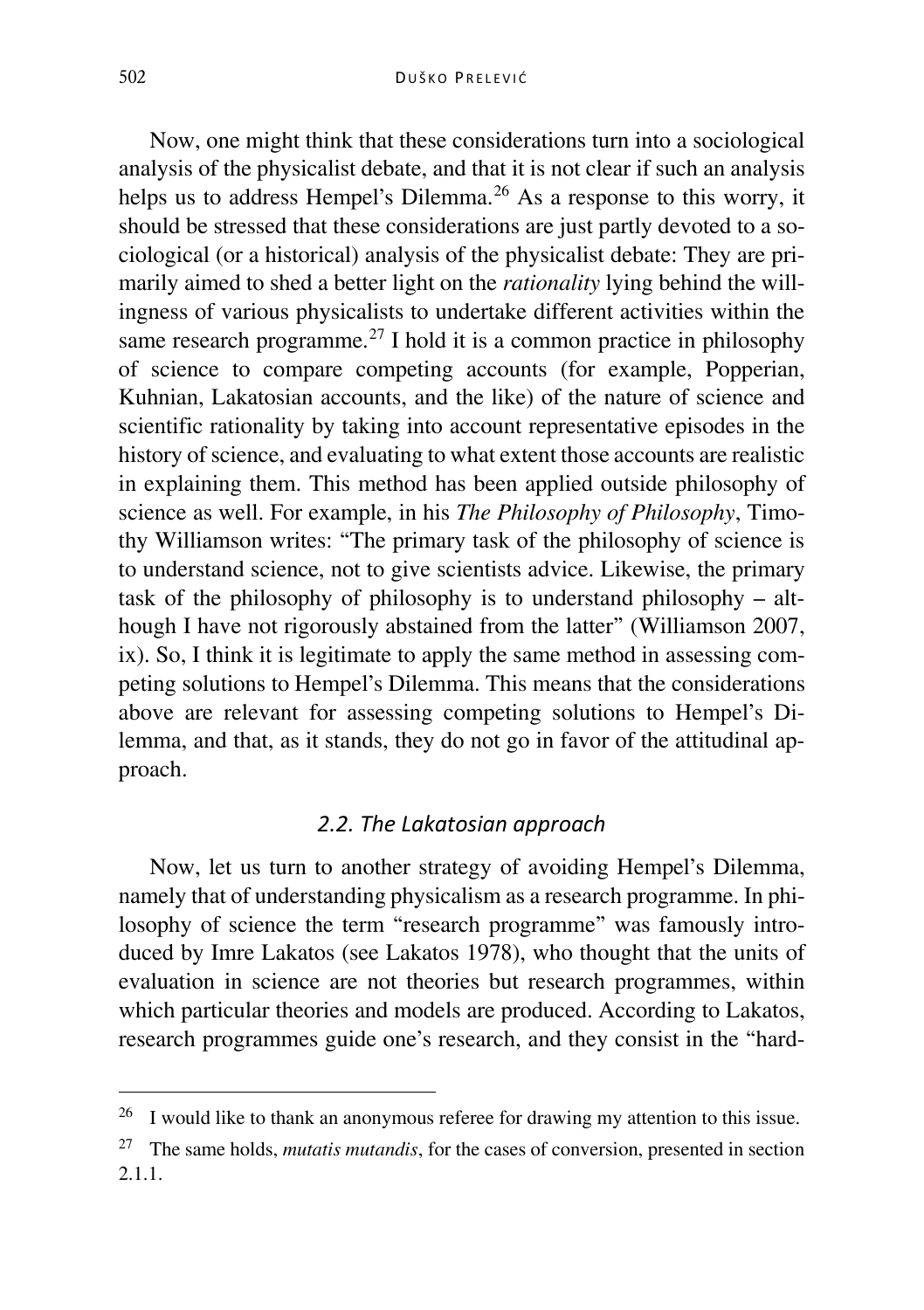core", positive heuristic, and negative heuristic (cf. Lakatos 1978, 47). The hard-core of a research programme contains basic claims (for example, the three principles of motion in Newton's mechanics), and it is always protected by negative heuristic that redirects potential counterevidence to inessential parts of the programme (to auxiliary hypotheses, etc.). Positive heuristic suggests paths worth of being pursued, the order of investigation, ways to construct models and theories, and so on (see Lakatos 1978, 50). While negative heuristic discourages work on certain theories and models, positive heuristic encourages work on some other theories and models. Also, many competing theories and models might be produced within a single research programme (Newton's mechanics and Darwinism might serve as good examples).

Although it might seem that many philosophers do not explicitly admit of being engaged in a research programme, the fact that they typically try to amend tenaciously their arguments from critiques is a good evidence that they actually are. Of course, philosophers sometimes switch to another research programme, quite the opposite to the one they endorsed earlier (some representative cases of conversion were presented in section 2.1.1).

Recently, a view that physicalism is a research programme has been proposed independently by Guy Dove and Duško Prelević.<sup>[28](#page-16-0)</sup> According to Dove (2016, 5), physicalism is an "ongoing interdisciplinary research programme", the core theses of which are, respectively, that current physics inspired physicalists to count certain entities as physical, and that past suc-

<span id="page-16-0"></span> <sup>28</sup> A view that physicalism is a specific *theory* through which materialist (metaphysical) research programme expresses itself at various times is defended by Seth Crook and Carl Gillet (see Crook & Gillett 2001, § 3). However, although physicalism is usually regarded as a descendant of the materialist worldview, it is still rich enough to be understood as a separate research programme: After all, commitment to physics as fundamental science is not a necessary part of materialist metaphysics, whereas, on the other hand, physicalism is arguably incompatible with some materialist views about material substance, like those that were famously criticized by George Berkeley, and the like.

Of course, a natural guess is that Lakatos himself, had he been asked, would have said that physicalism is a research programme: after all, he understood science and ideologies in the same way.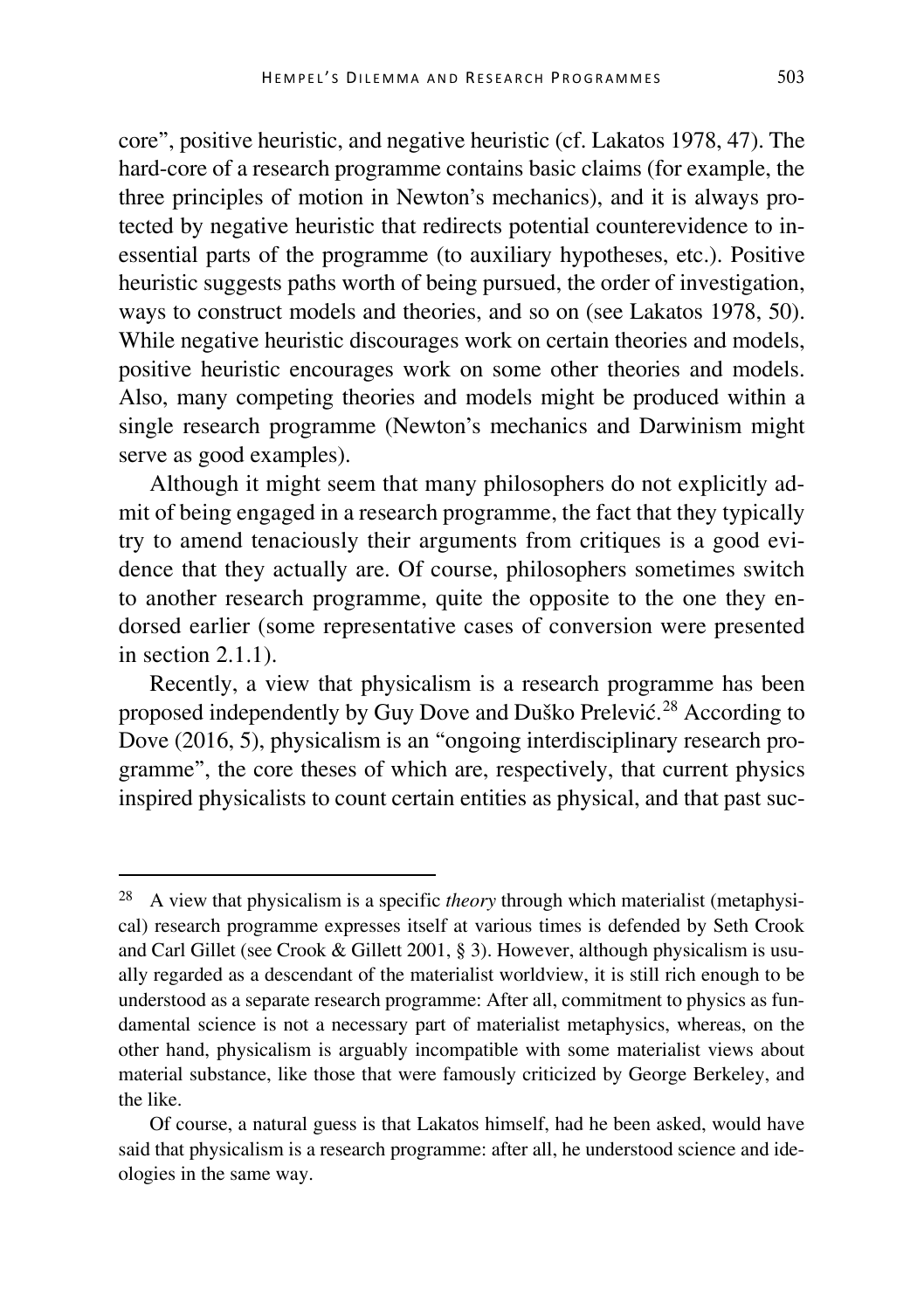cess in providing physical explanations of biological and chemical phenomena may serve as positive exemplars of how mental phenomena should be explained.

However, putting current physics and past exemplars into the hard-core of physicalist research programme is unsatisfactory for two reasons. First, such an account does not say too much about the nature of current physics. Here, let us recall that today there is more than one interpretation of quantum mechanics, one of which is a dualistic interpretation (see section 1) that is by no means acceptable to our day physicalists. If so, then Dove's account is too permissive. On the other hand, it seems that by positive exemplars in biology and chemistry Dove means well known cases of reductive explanations (functional reductions), to which physicalists frequently appeal in philosophy of mind, such as the explanation of why water is H2O, why heat is the motion of molecules, why genes are DNA, and the like. Yet, in our times, explanatory pluralism in philosophy of science is a more viable doctrine, which means that physicalists need not be constrained by just one sort of explanation. For example, many phenomena in biology are explained in a non-reductive (and even in a non-causal) way, by appealing to the same level phenomena or even to the higher-level phenomena, as is the case, for instance, with the statistical explanations in theoretical population biology (see Walsh 2015 for further details), and the topological explanations that are used to explain, for example, metabolic economy, synchronicity, stability, robustness, resilience, and the like (see Kostić 2016). Furthermore, there are physicalistic views in philosophy of mind, such as the higher-order theory of consciousness (see, for example, Rosenthal 2011), which aim to provide a (second-order) representational account of consciousness, in which physics or any lower-level theory plays no role. Thus, it seems that Dove's solution is too restrictive concerning the sorts of explanations available to our day physicalists in dealing with mental phenomena.

In contrast to the solution above, Prelević (2017) understands physicalism as a research programme by putting some positive aspects of the term "physical" into the hard-core, such as the claim that a necessary condition for something to be a physical object is to be located in space and time, that is, that what physics generally deals with is, as Chalmers puts it, "structure and dynamics of the world throughout space and time" (Chalmers 1996,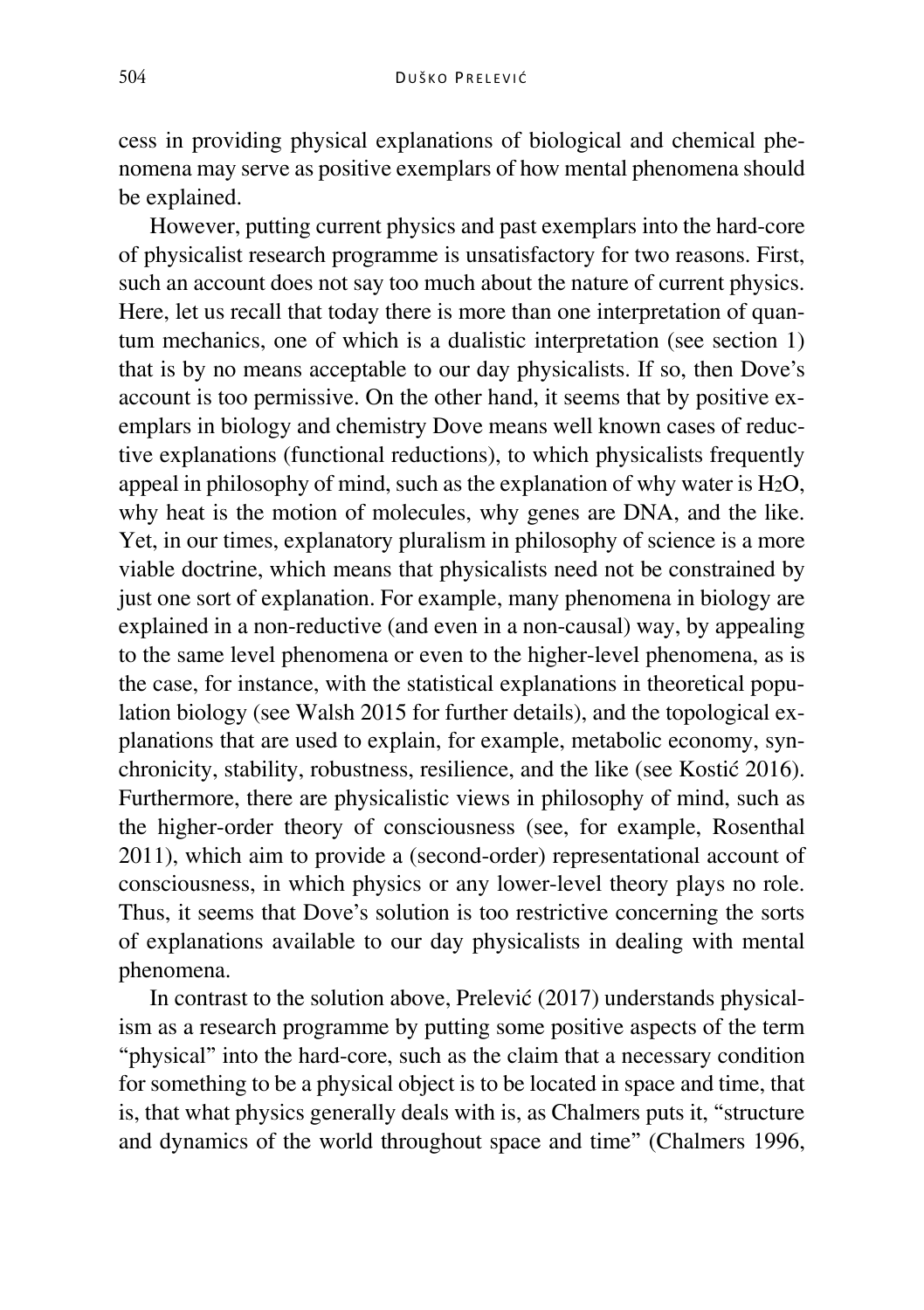36).[29](#page-18-0) According to Prelević, this is possible because the hard-core of the physicalist research programme need not be *fully* specified: further specifications of the core claims of the physicalist research programme belong to its *positive heuristic*, in which many physical models and theories have been proposed.<sup>[30](#page-18-1)</sup> This way, it would be possible to handle the standard problems related to *via negativa*, [31](#page-18-2) which concern the (im)possibility of delineating physicalism from views such as the Russellian monism, which, historically speaking, were not counted as physicalistic.<sup>[32](#page-18-3)</sup> Another virtue of the proposal just sketched is that it avoids the problems typical of Dove's solution above, since, on the one hand, it does not rely upon accepting current physics as such, while, on the other hand, it is quite compatible with explanatory pluralism.

Now, let us assess the explanatory power of the Lakatosian solution (as proposed in Prelević 2017) to Hempel's Dilemma. First, it is easy to notice that understanding physicalism as a research programme matches well with the standard classifications in the history of philosophy. Within the Lakatosian account, philosophers like Descartes, Leibniz and Chalmers might easily be classified as philosophers who develop research programmes involving core theses different from the core these of physicalist research programme.

As for the cases of conversion, mentioned in section 2.1.1., they are quite in accordance with the Lakatosian approach too. Lakatos's view of

<span id="page-18-0"></span> <sup>29</sup> Physicalist research programme also includes, according to Prelević, a view that listing the furnishings of the universe is the subject-matter of physics.

<span id="page-18-1"></span>In that respect, one's views about the real nature of space and time (for example, whether space is three-dimensional or configurational, whether space and time are independent of each other or it is better to speak about space-time, and the like), about how many properties belong to the fundamental level, about the nature of the laws of physics, and so on, depend on a physical theory one adopts (see Chalmers 1996, 119 for more details), which is a part of the positive heuristic of physicalist research programme.

<span id="page-18-2"></span><sup>&</sup>lt;sup>31</sup> Here, *via negativa* is a view that "physical" is best defined negatively, like the "nonfundamentally mental". This view is originally introduced as a version of futurism (see Montero 1999), but it can be also incorporated into the hard-core of physicalist research programme.

<span id="page-18-3"></span><sup>&</sup>lt;sup>32</sup> That is because, according to Russellian monism, neither physical properties nor mental properties are counted as fundamental; see Judisch (2006) for more details.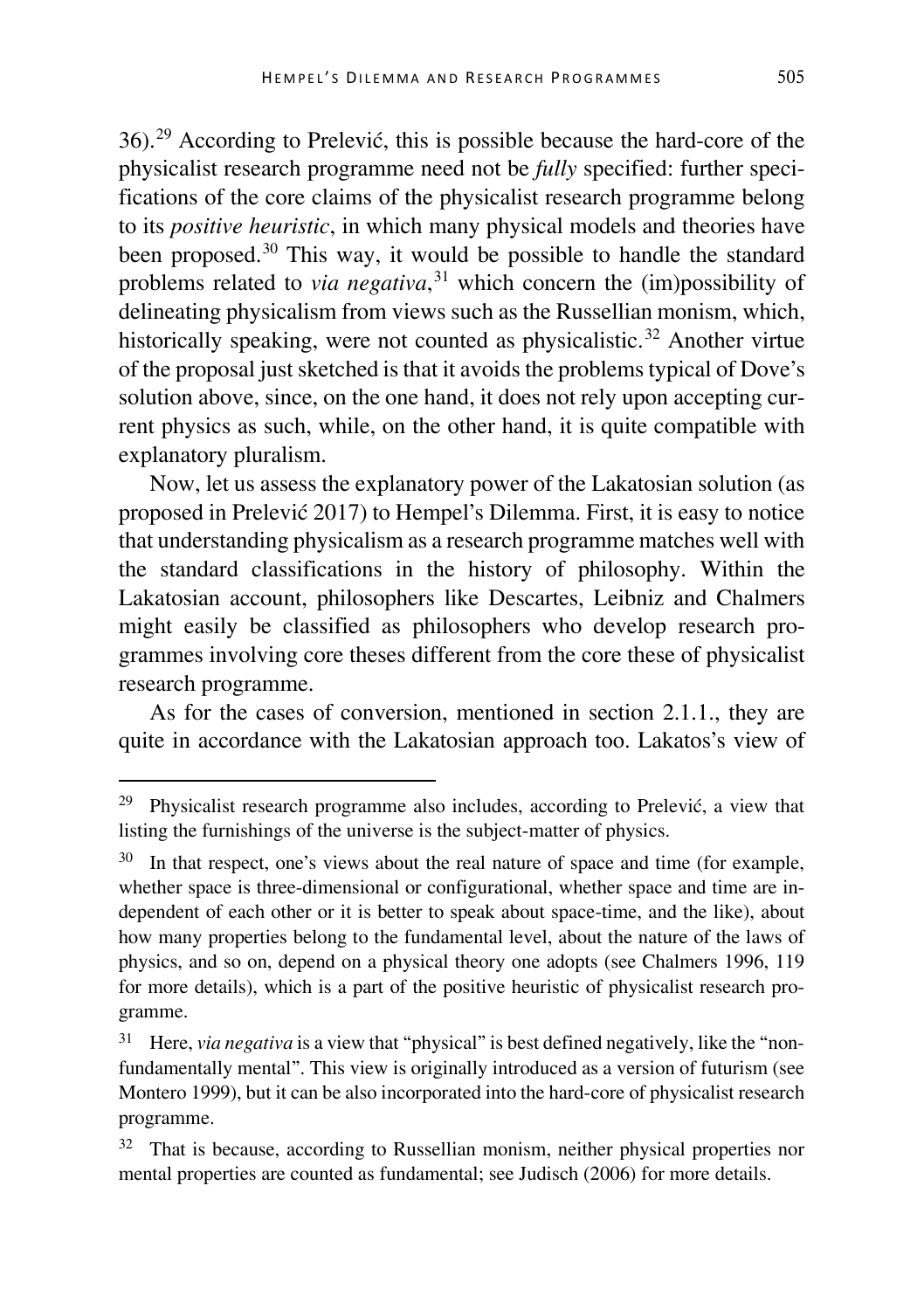research programmes is in many respects akin to Kuhn's view of paradigms (see, for example, Kuhn 1970, 238), but one crucial difference among them was that Lakatos rejected Kuhn's incommensurability thesis, arguing that research programmes can be compared within a given time interval (for example, by comparing to what extent they are fruitful or degenerate). In that respect, the cases of conversion above can be understood as those in which philosophers simply switched to another research programme, and got started developing arguments and accounts in light of new challenges.<sup>[33](#page-19-0)</sup> Finally, the Lakatosian approach alone can explain why different physicalists undertake different activities. As stressed above, this account can easily explain the differences between various physicalists by positing their novelties and disputes in *positive heuristic* (see Prelević 2017, footnote 11). Bearing this in mind, there is no need for introducing stances (in van Fraassen's sense) in order to explain why different physicalists undertake different activities within one and the same research programme. Representative examples, addressed in section 2.1.2, suggest that physicalists do that not because they voluntarily adopt different stances, but due to some arguments they find convincing.

## **3. Conclusion**

Previous considerations suggest that research programmes can be pursued without invoking van Fraassenian stances, and that there is no need for adding stances in order to explain the nature of physicalism and resolve Hempel's Dilemma thereof. Choices that physicalists make are far from not being rationally mandated, contrary to what Rowbottom's view of the role of stances would predict. On the other hand, these practices are compatible with a view that physicalism is a research programme within which different solutions are proposed and compared. In view of the last fact, it is highly unlikely that anything should prompt us to introduce van Fraassenian notion of stance in order to understand what physicalism is, what all physicalists have in common, and how to explain the differences among

<span id="page-19-0"></span><sup>&</sup>lt;sup>33</sup> This is evident, for example, in the case of Chalmers, who updates his amendments of the zombie argument from time to time, taking into consideration new criticisms (see, for example, Chalmers 2010).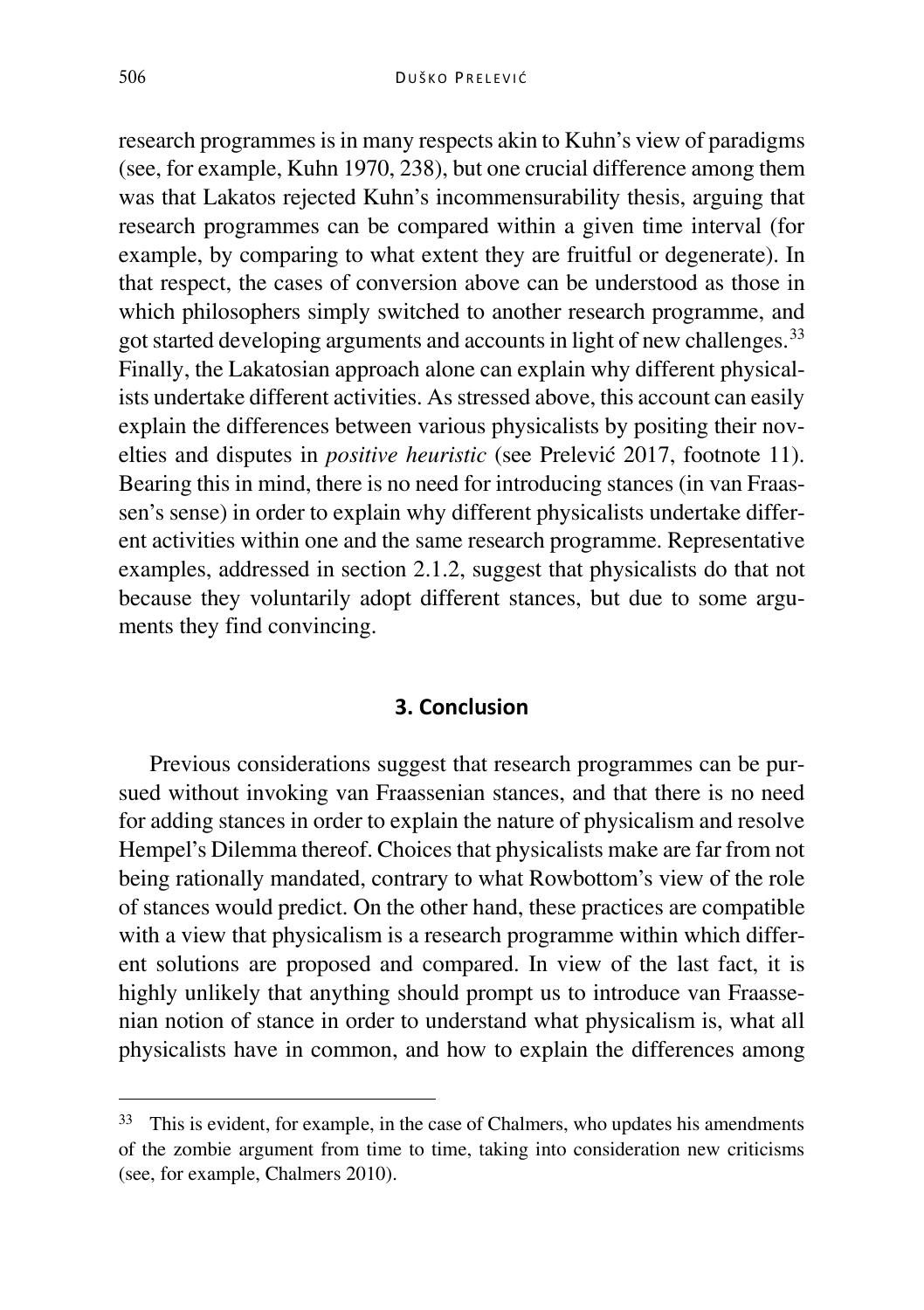them. In other words, adding stances, which is a hallmark of the attitudinal approach, is not a boon.

#### Acknowledgments

An earlier draft of this paper was presented at the international conference EENPS 2016, which took place in Sofia (24–26 June, 2016). I would like to thank the organizers and the audience for their input. I am also very much indebted to Daniel Kostić for stimulating discussion of these matters, and the anonymous reviewer for *Organon F* for valuable and very helpful comments and suggestions provided.

This research was supported by Ministry of Education, Science and Technological Development of the Republic of Serbia (project: *Logico-epistemological foundations of science and metaphysics*, No. 179067).

### References

- ALTER, T. & WALTER, S. (eds.) (2006): *Phenomenal Concepts and Phenomenal Knowledge: New Essays on Consciousness and Physicalism*. Oxford: Oxford University Press.
- BAUMANN, P. (2011): Empiricism, Stances, and the Problem of Voluntarism. *Synthese* 178, No. 1, 27-36.
- BLOCK, N. (1997): On a Confusion about a Function of Consciousness. In: Block, N., Flanagan, O. & Güzeldere, G. (eds.): *The Nature of Consciousness: Philosophical Debates*. Cambridge (Mass.): MIT Press.
- BOURGET, D. & CHALMERS, D. (2014): What Do Philosophers Believe? *Philosophical Studies* 170, No. 3, 465-500.
- CARNAP, R. (1959): Psychology in Physical Language. In: Ayer, A. (ed.): *Logical Positivism*. New York: The Free Press, 165-198.
- CHAKRAVARTTY, A. (2011): A Puzzle about Voluntarism about Rational Epistemic Stances. *Synthese* 178, No. 1, 37-48.
- CHALMERS, D. (1996): *The Conscious Mind*. Oxford: Oxford University Press.
- CHALMERS, D. (2010): The Two-Dimensional Argument against Materialism. In: Chalmers, D. (ed.): *The Character of Consciousness*. Oxford: Oxford University Press, 141-205.
- CHURCHLAND, P. S. (1986): *Neurophilosophy*. Cambridge (Mass.): MIT Press.
- CHURCHLAND, P. (1996): The Rediscovery of the Light. *The Journal of Philosophy* 93, No. 5, 211-228.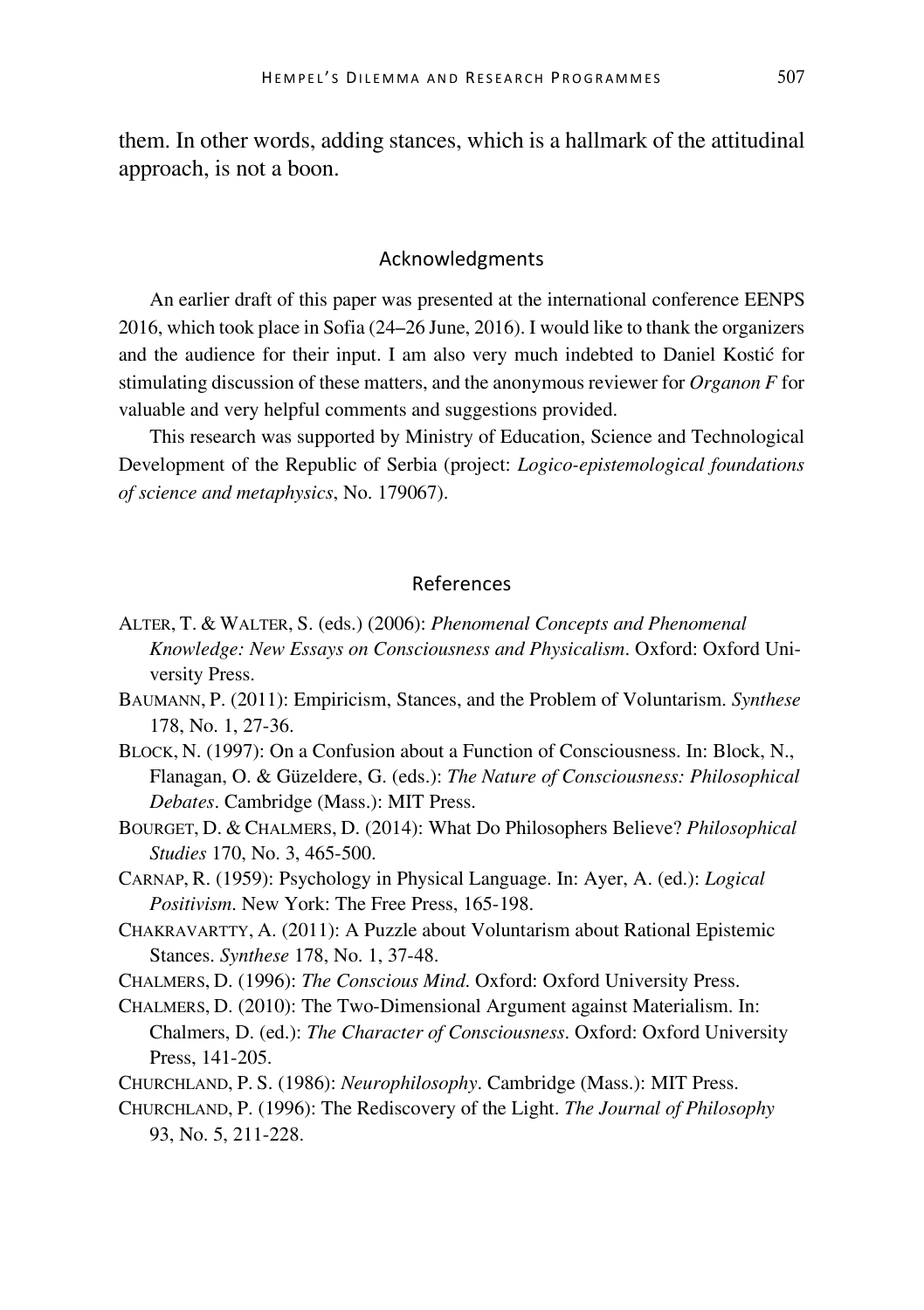- CROOK, S. & GILLETT, C. (2001): Why Physics Alone Cannot Define 'Physical': Materialism, Metaphysics, and the Formulation of Physicalism. *Canadian Journal of Philosophy* 31, No. 3, 333-359.
- CUTTER, B. & TYE, M. (2011): Tracking Representationalism and the Painfulness of Pain. *Philosophical Issues* 21, No. 1, 90-109.
- DENNETT, D. (1991): *Consciousness Explained*. Boston: Little, Brown and Co.
- DESCARTES, R. (1985): The World or Treatise on Light. In: Cottingham, J., Stoothoff, R. & Murdoch, D. (eds.): *The Philosophical Writings of Descartes*. Vol. 1. Cambridge: Cambridge University Press, 81-98.
- DIAZ-LEON, E. (2008): Defending the Phenomenal Concept Strategy. *Australasian Journal of Philosophy* 86, No. 4, 597-610.
- DOVE, G. (2016): Redefining Physicalism. *Topoi*, online first. DOI 10.1007/s11245- 016-9405-0.
- DOWELL, J. (2006): The Physical: Empirical, Not Metaphysical. *Philosophical Studies* 131, No. 1, 25-60.
- GRAHEK, N. (2007): *Feeling Pain and Being in Pain*. 2nd ed. Cambridge (Mass.): MIT Press.
- GREENE, B. (2004): *The Fabric of the Cosmos*. New York: Vintage.
- HEMPEL, C. (1980): Comments on Goodman's Ways of Worldmaking. *Synthese* 45, No. 2, 193-200.
- JACKSON, F. (2006): The Knowledge Argument, Diaphanousness, Representationalism. In: Alter, T. & Walter, S. (eds.): *Phenomenal Concepts and Phenomenal Knowledge*. Oxford: Oxford University Press, 52-64.
- JUDISCH, N. (2008): Why 'non-mental' won't work: on Hempel's dilemma and the characterization of the 'physical'. *Philosophical Studies* 140, No. 3, 299-318.
- KIRK, R. (1974): Sentience and Behaviour. *Mind* 83, No. 329, 43-60.
- KIRK, R. (2006): Physicalism and Strict Implication. *Synthese* 151, No. 3, 523-536.
- KIRK, R. (2008): The Inconceivability of Zombies. *Philosophical Studies* 139, No. 1, 73-89.
- KLEIN, C. (2007): An Imperative Theory of Pain. *Journal of Philosophy* 104, No. 10, 517-532.
- KOSTIĆ, D. (2016): The Topological Realization. *Synthese*, online first. DOI 10.1007/s11229-016-1248-0.
- KRIPKE, S. (1980): *Naming and Necessity*. Cambridge (Mass.): Harvard University Press.
- KUHN, T. (1962): *The Structure of Scientific Revolutions*. Chicago: The University of Chicago Press.
- KUHN, T. (1970): Reflections on my Critics. In: Lakatos, I. & Musgrave, A. (eds.): *Criticism and the Growth of Knowledge*. Cambridge: Cambridge University Press, 231-278.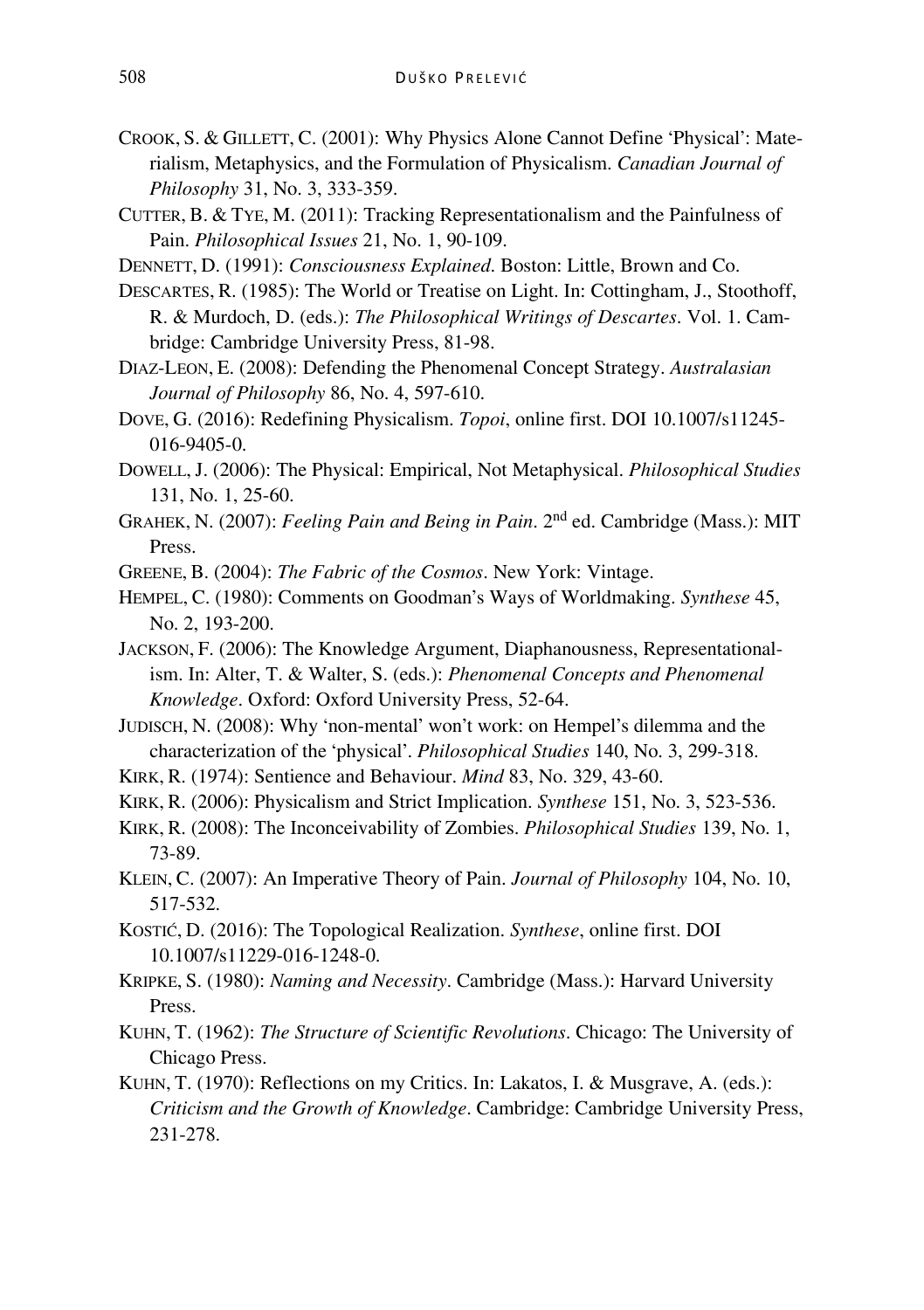- KUHN, T. (1974): Second Thoughts on Paradigms. In: Suppe, F. (ed.): *The Structure of Scientific Theories*. Urbana: Urbana Illinois Press, 459-482.
- LADYMAN,J. (2011): The Scientistic Stance: the Empirical and Materialist Stances Reconciled. *Synthese* 178, No. 1, 87-98.
- LAKATOS, I. (1978): Falsification and the Methodology of Scientific Research Programmes. In: Worrall, J. & Currie, G. (eds.): *The Methodology of Scientific Research Programmes*: Philosophical Papers. Vol. I. Cambridge: Cambridge University Press, 8-102.
- LEIBNIZ, G. W. (1997): [First] explanation of the New system of the communication between substances, in Reply to what was said of it in the Journal for 12 September 1695. In: Woolhouse, R. & Francks, R. (eds.): *Leibniz's 'New System' and Associated Contemporary Texts*. Oxford: Clarendon Press, 47-52.
- LEUENBERGER, S. (2008): Ceteris Absentibus Physicalism. In: Zimmerman, D. W. (ed.): *Oxford Studies in Metaphysics*. Oxford: Oxford University Press, 4-145.
- LEWIS, D. (1983): Mad Pain and Martian Pain. In: *Philosophical Papers*. Vol 1. Oxford: Oxford University Press, 122-130.
- MCGINN, C. (1977): Anomalous Monism and Kripke's Cartesian Intuitions. *Analysis* 37, No. 2, 78-80.
- MONTERO, B. (1999): The Body Problem. *Noûs* 33, No. 2, 183-200.
- NEURATH, O. (1983): Physicalism: The Philosophy of the Viennese Circle. In: Cohen, R. & Neurath, M. (eds.): *Otto Neurath: Philosophical Papers 1913-1946*. Dordrecht: D. Riedel Publishing Company, 48-51.
- NEWTON-SMITH, W. (1981): *The Rationality of Science*. London: Routledge & Kegan Paul, Ltd.
- NEY, A. (2008a): Defining Physicalism. *Philosophy Compass* 3, No. 5, 1033-1048.
- NEY, A. (2008b): Physicalism as an Attitude. *Philosophical Studies* 138, No. 1, 1-15.
- PAPINEAU, D. (2001): The Raise of Physicalism. In: Gillett, C & Loewer, B. (eds.): *Physicalism and Its Discontents*. Cambridge: Cambridge University Press, 3-36.
- PLACE, U. T. (1956): Is Consciousness a Drain Process? *British Journal of Psychology* 47, No. 1, 44-50.
- PRELEVIĆ, D. (2017): Physicalism as a Research Programme. *Grazer Philosophische Studien*, online first. DOI 10.1163/18756735-000023.
- QUINE, W. V. O. (1951): Two Dogmas of Empiricism. *The Philosophical Review* 60, No. 1, 20-43.
- RYLE, G. (1949): *The Concept of Mind*. New York: Barnes and Noble.
- ROSENTHAL, D. (2011): Exaggerated reports: reply to Block. *Analysis* 71, No. 3, 431- 437.
- ROWBOTTOM, D. (2011): Stances and Paradigms: A Reflection. *Synthese* 178, No. 1, 111-119.
- SMART,J.J. (1959): Sensations and Brain Processes. *The Philosophical Review* 68, No. 2, 141-156.